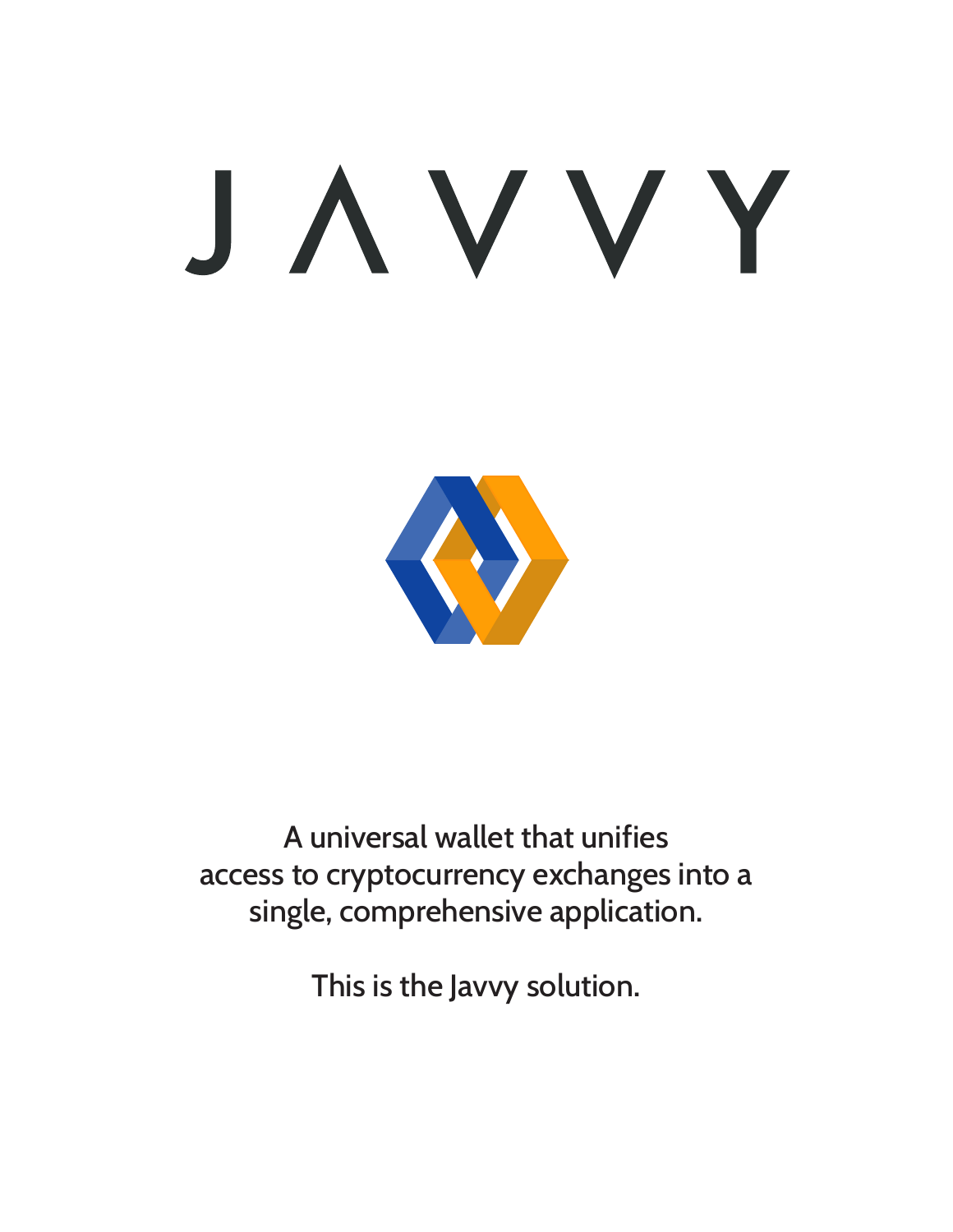

## Introduction

Tremendous strides have been made to advance cryptocurrency wallets and exchanges into the exciting and disruptive industry that it is today. Yet, the desire remains for a user-focused experience to buy, sell, and use cryptocurrencies in a safe, convenient, and reliable application.

This is the Javvy Solution.

Javvy is the full integration of a universal wallet connected to numerous exchanges presently available to the cryptocurrency market. It eliminates the need for multiple accounts and applications while taking advantage of their respective benefits. Along with our simple and fast process for user registration and verification, Javvy brings confidence and clarity to the user as cryptocurrencies approach mass adoption. We provide all the tools necessary to securely store, use, and invest in cryptocurrency.

This document details the full vision of the Javvy Solution. Our ICO will finance the ongoing development of features to bring the Javvy Wallet from version 1.0, currently available online, into the full vision outlined in this whitepaper.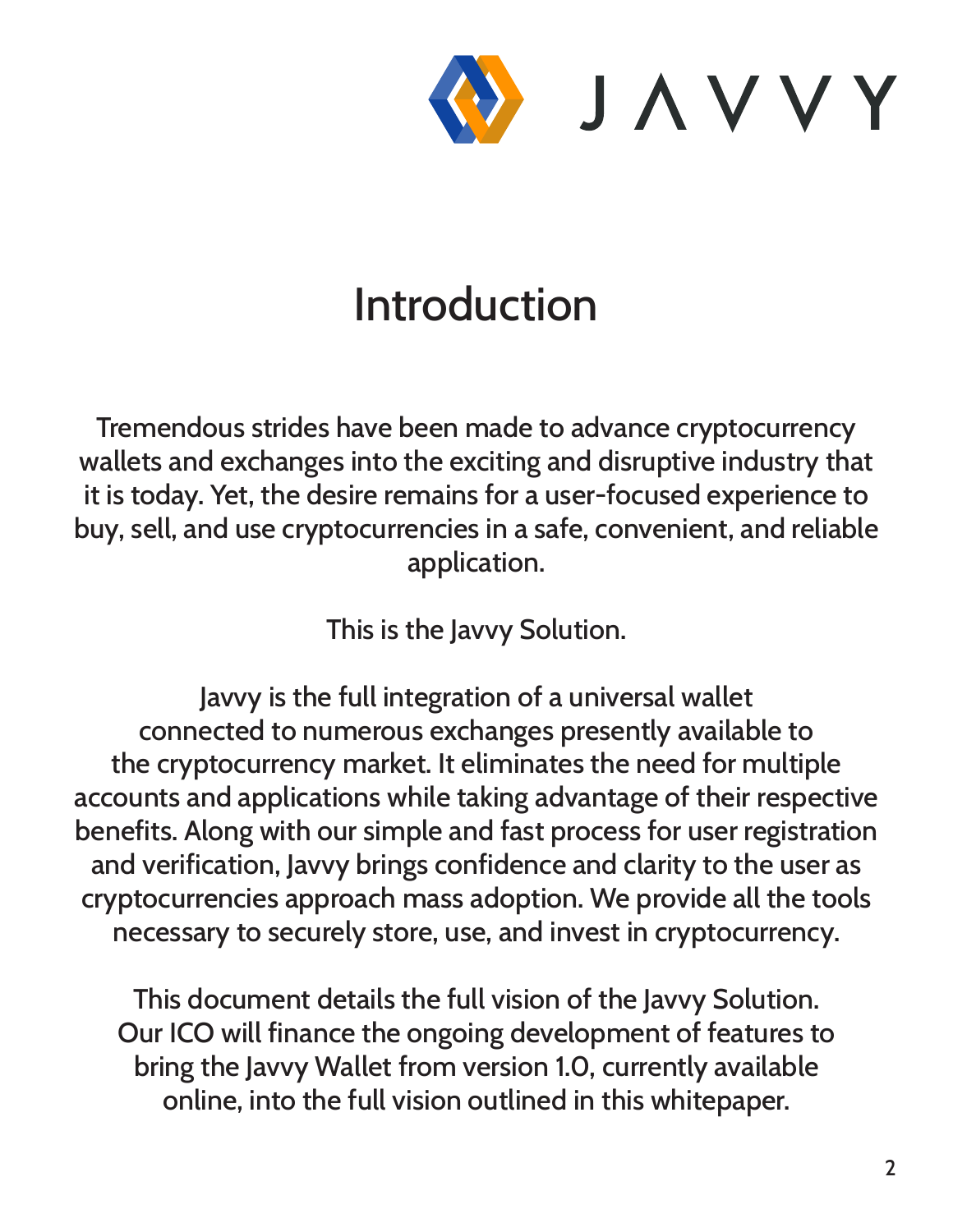

"Design is not just what it looks and feels like. Design is how it works." -Steve Jobs

## **Table of Contents**

| 1 <sup>O</sup> |
|----------------|
|                |
|                |
|                |
|                |
|                |
|                |
|                |
|                |
|                |
|                |
|                |
| 25             |
|                |
|                |
|                |
| 31             |
|                |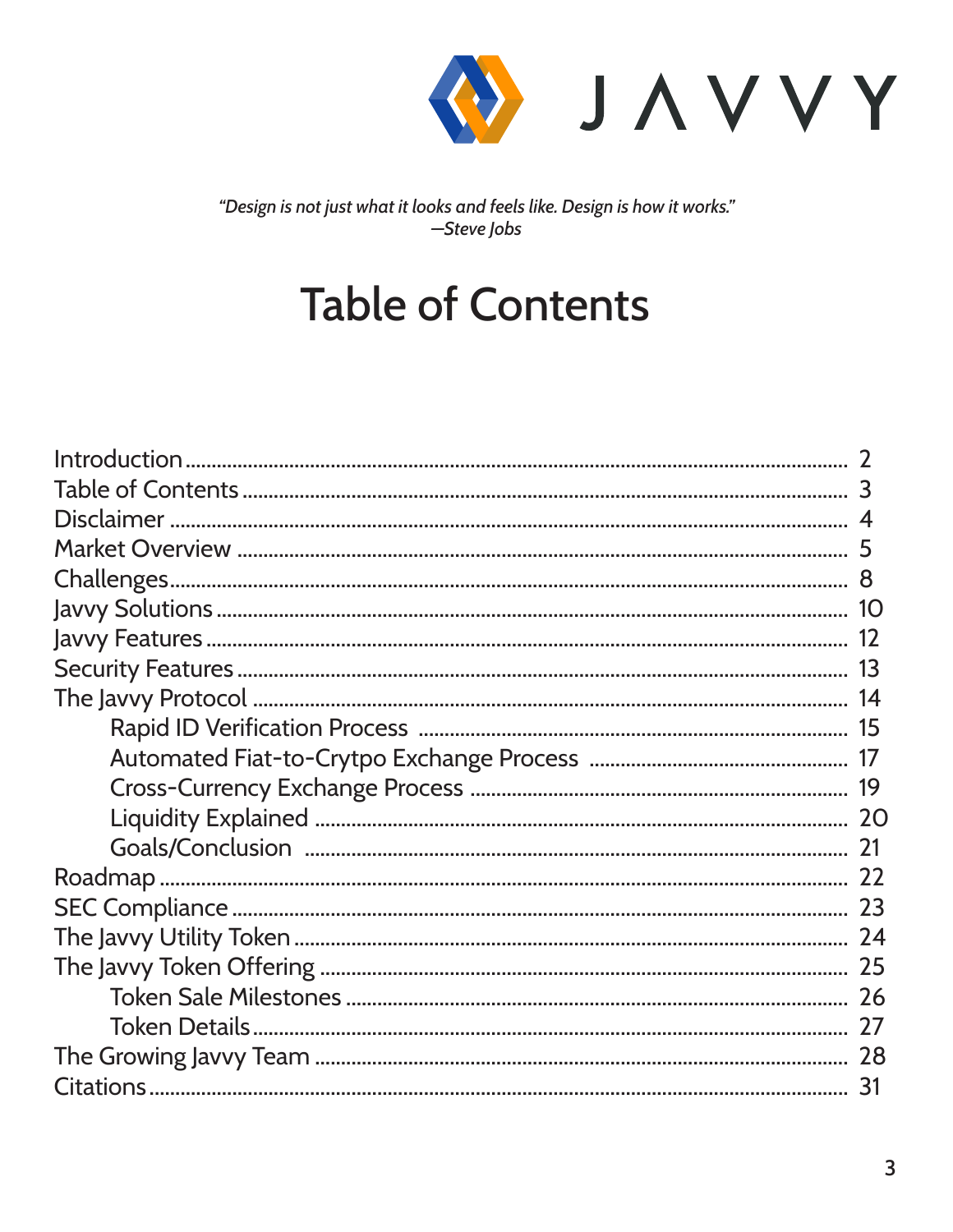

## Disclaimer

#### Last Updated June 21, 2018

This document is for informational purposes only and does not constitute an offer or solicitation to sell shares or securities in Javvy, Inc. or any related or associated company. Any such offer or solicitation would only be made by a confidential offering memorandum and in accordance with applicable securities and other laws. None of the information or analyses presented are intended to form the basis for any investment decision, and no specific recommendations are intended. Accordingly, this document does not constitute investment advice, or counsel or solicitation for investment in any security. This document does not constitute or form part of, and should not be construed as, any offer for sale or subscription of, or any invitation to offer to buy or subscribe for, any securities, nor should it or any part of it form the basis of or be relied on in any connection with, any contract or commitment whatsoever. Javvy expressly disclaims any and all responsibility for any direct or consequential loss or damage of any kind whatsoever arising directly or indirectly from: (i) reliance on any information contained in this document, (ii) any error, omission or inaccuracy in any such information or (iii) any action resulting therefrom.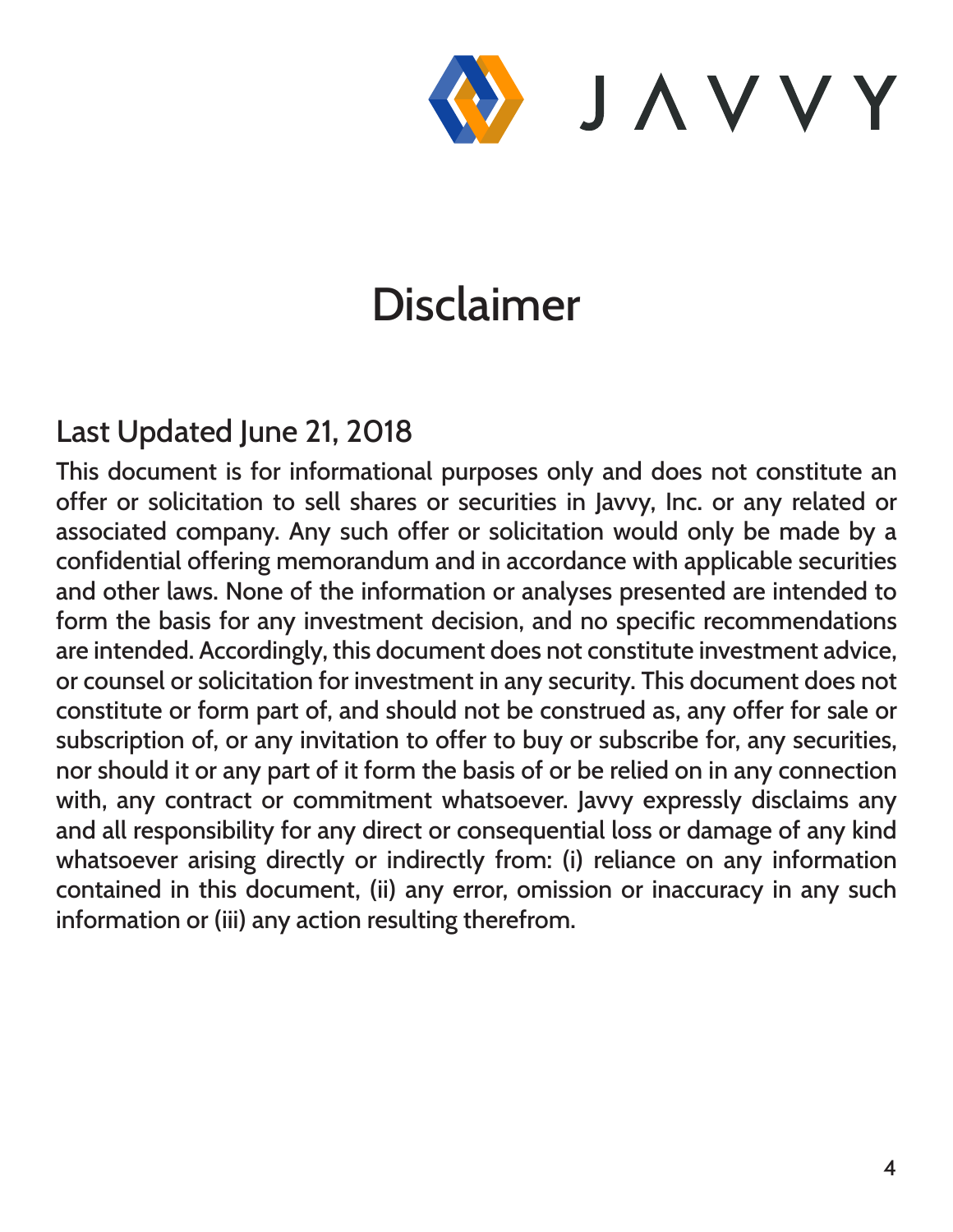

## Market Overview

#### **Cryptocurrency**

A cryptocurrency (or crypto currency; "crypto", for short) is a digital asset designed to work as a medium of exchange using cryptography to secure the transactions and to control the creation of additional units of the currency. [1] One of the major differentiators of modern-day cryptocurrency is the emergence of the transaction database in the role of a distributed ledger, referred to as a blockchain. [2]

The primary benefit of using a blockchain as a ledger is that it is a freely and publicly available [3, 4, 5] transaction history, making it completely transparent. It is also considered immutable, meaning that the cryptocurrency developers cannot change the transaction records. The argument for the benefit of this attribute is that transactions may always be trusted, without the involvement of a centralized authority, once they are committed to the blockchain ledger and confirmed by other peers. [6, 7] The downside is that accidental loss [8, 9], theft, or fraud can never be undone -- an inherent trait of a completely decentralized, unregulated system. [10]

One major benefit to cryptocurrency is that it is not stored in a bank, as it is digital, decentralized, and tracked by the blockchain. Many crypto owners prefer to use a "wallet" [11] to manage their private keys [12], which need to be safely stored in order to access cryptocurrency holdings.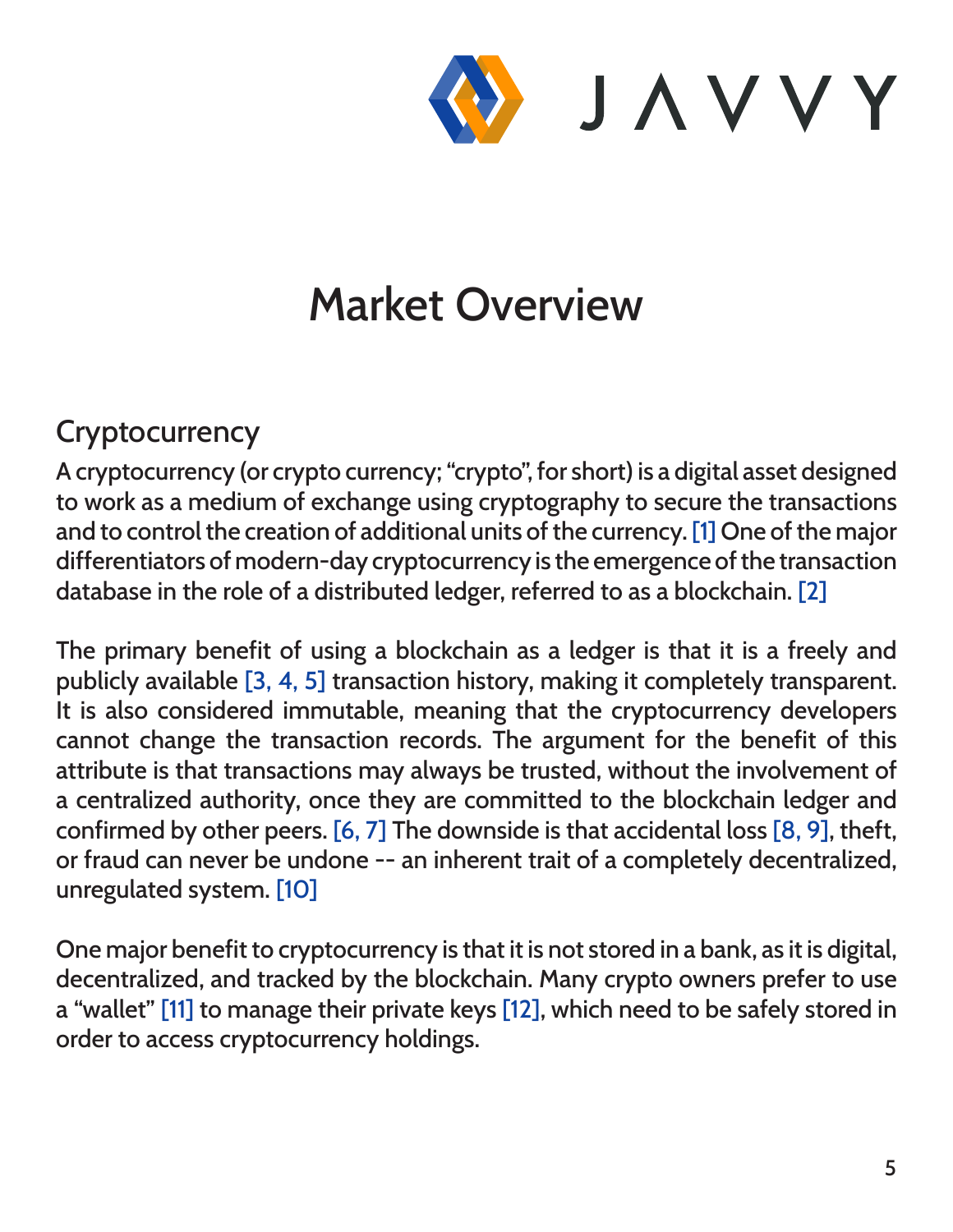

#### Market Snapshot

The first decentralized cryptocurrency, termed Bitcoin, came into existence circa 2009. [17] The underlying technical system was created by the individual or group known as Satoshi Nakamoto. [18] For many of the early years of Bitcoin's existence, it was largely treated as a "joke" [19] or conversation piece among data scientists, mathematicians, and the early adopters. However, as people began to barter Bitcoin more regularly, the utility of Bitcoin as a functional form of payment became apparent. As more people bought Bitcoin, the price adjusted upward with market demand. As the price rose, more people began to view Bitcoin as an investment vehicle and bought in. Its success eventually sparked the creation of many other cryptocurrencies, deemed "altcoins." [20]

While Bitcoin's price has been very volatile, seeing price swings of double digit percentages in short time frames, its trend has been extremely bullish, increasing in price exponentially. [17] Initially, Bitcoin was virtually free, but as of June 2018, commanded nearly \$7,000 per coin. [21] Based on the finite supply of Bitcoin (21 million) [22], which cannot be weakened by dilution; some proponents of cryptocurrencies argue that the main cryptocurrencies could easily exceed USD \$100,000, per "coin", within the next decade. [23] The continued argument for the utility of Bitcoin includes that it is divisible down to 8 decimal places [24], which means that it would still be possible to buy products and services at low prices by sending a very small fraction of a Bitcoin, in the case that Bitcoin becomes worth a substantial amount per coin.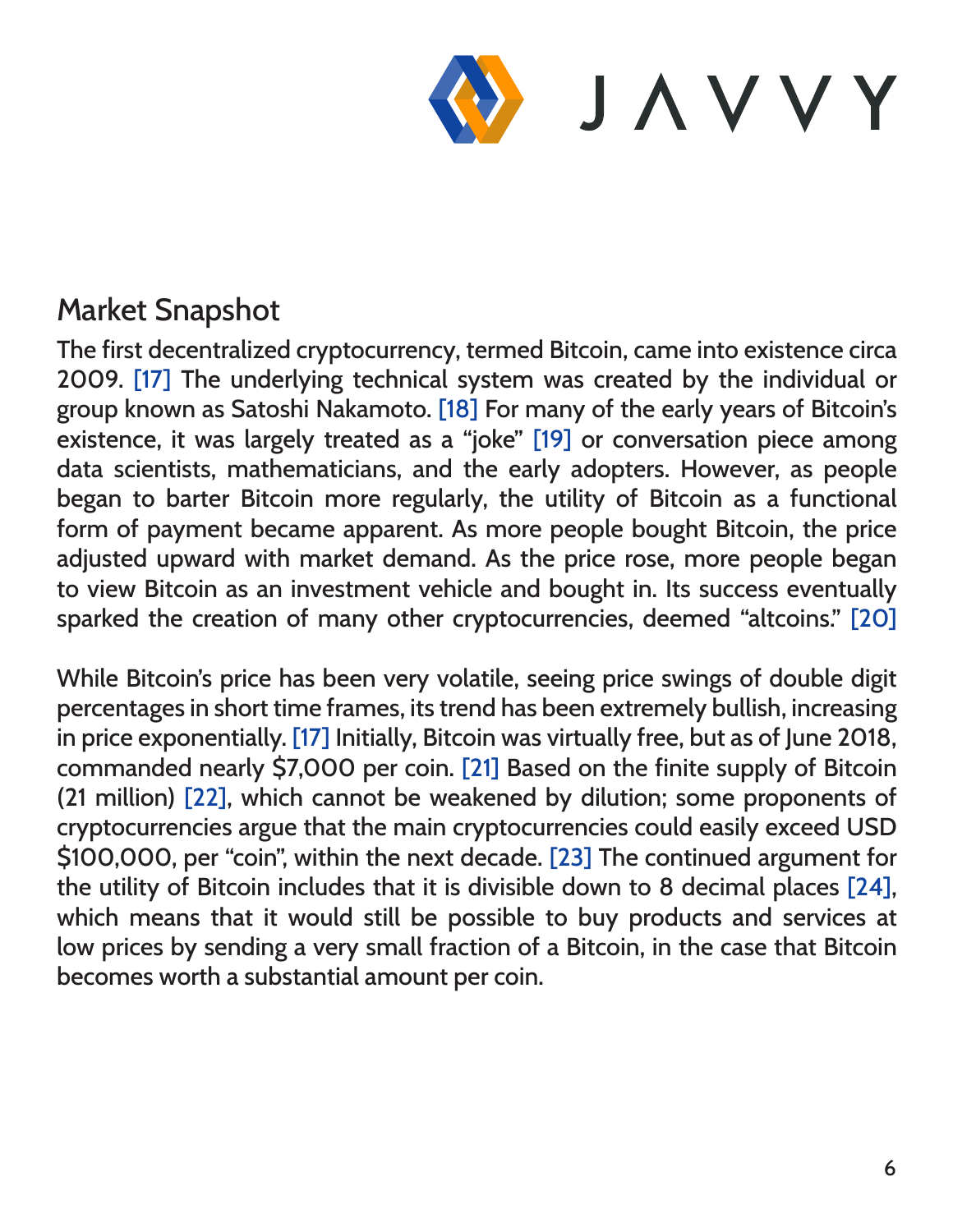

#### Target Market

As a "digital asset" [25], cryptocurrency appeals to anyone who is looking for an alternative store of value, investment vehicle, or trading resource. Although it is an uncorrelated asset class, in many ways digital assets are similar to physical precious metals -- with the added advantage of being easily divisible and transferable for trading goods and services. Due to its finite quantities and independence from any government entity, it can be a hedge against financial warfare, national currency failure, negative government decisions on monetary values [26, 27, 28, 29, 30]), and corruption.

While cryptocurrency may be viewed skeptically by the risk-averse, due to its volatility, even conservative investors will "buy-in" to diversify their portfolio and spread the risk among a much larger pool of investors. [31, 32] Additionally, many corporate entities are buying in simply to gain access to unique applications built on top of the underlying blockchain technologies. [33, 34, 35, 36] This continues to spur investment by many others who also see the extreme potential for increasing market capitalization and cryptocurrency prices.

All users of cryptocurrencies need an intuitive and functional wallet --to buy, sell, manage and trade crypto.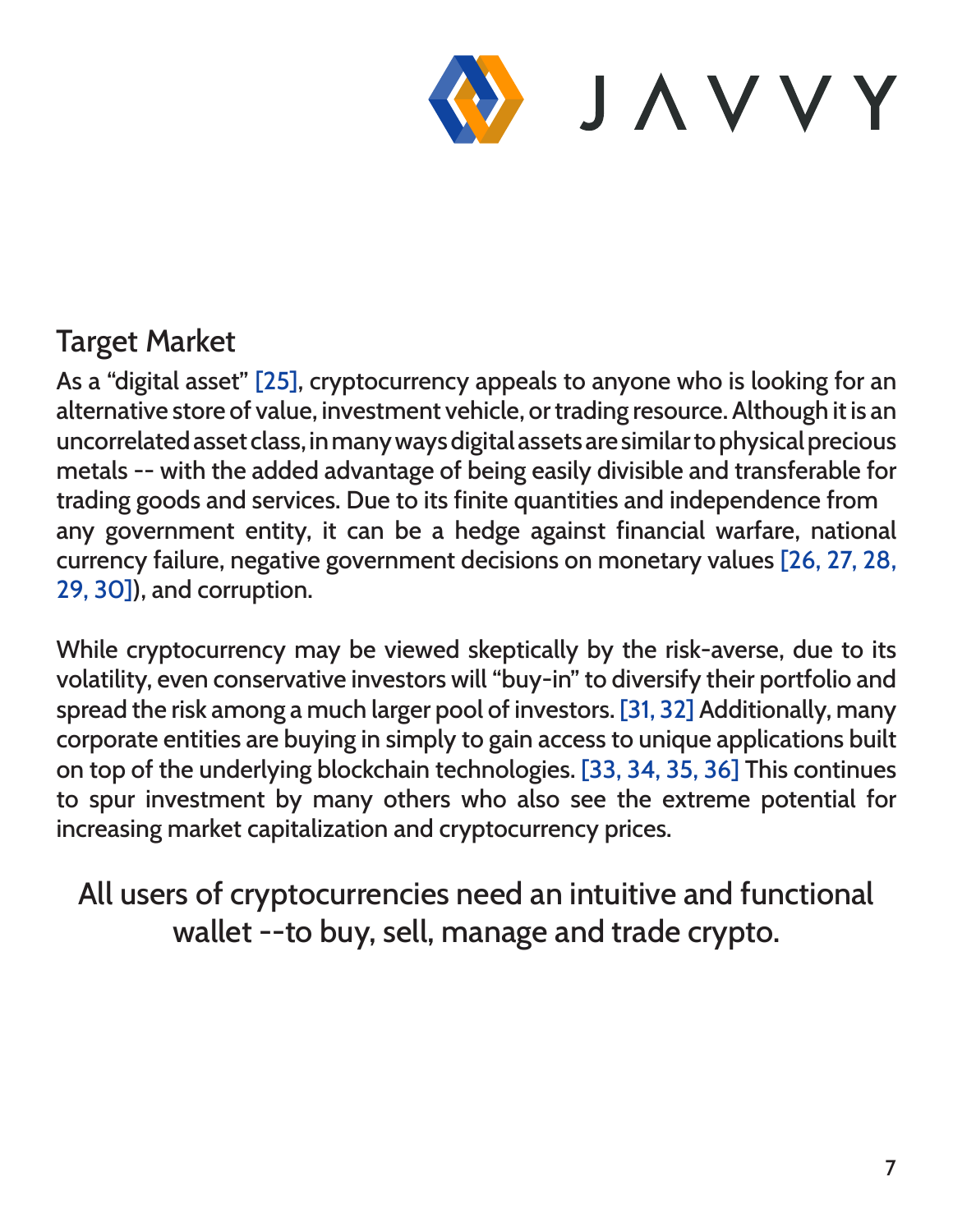

## Market Challenges

#### Challenge #1:

Buying and selling cryptocurrency is currently not trivial. Finding a "trustworthy" means to buy-in requires many hours of research and still presents a huge risk. Creating an exchange account is frustrating, slow, and has a high potential for theft of the consumer's identity, deposited funds and/or cryptocurrency.

#### Details:

Cryptocurrency will always lack regulation due to its decentralized architecture, however, many governments are working quickly to regulate the conversion of cryptocurrency to and from national currency. This regulation manifests itself when creating accounts to buy and sell cryptocurrency via exchanges. Due to AML (anti-money laundering) [37] and KYC (know your customer) [38] laws, potential customers must provide an abundant amount of documentation for proof of identity. Doing so presents a very high barrier to the adoption of cryptocurrency, because providing and verifying the required documentation is confusing, time-consuming, and exposes the customer to identity theft by "rogue" or "unscrupulous" exchanges [39, 40] or from hacking of the exchange itself. [41, 42, 43, 16]

#### Challenge #2:

An overwhelming majority of users find that cryptocurrency wallets are rather basic, limited in functionality, lacking in user experience and "buggy."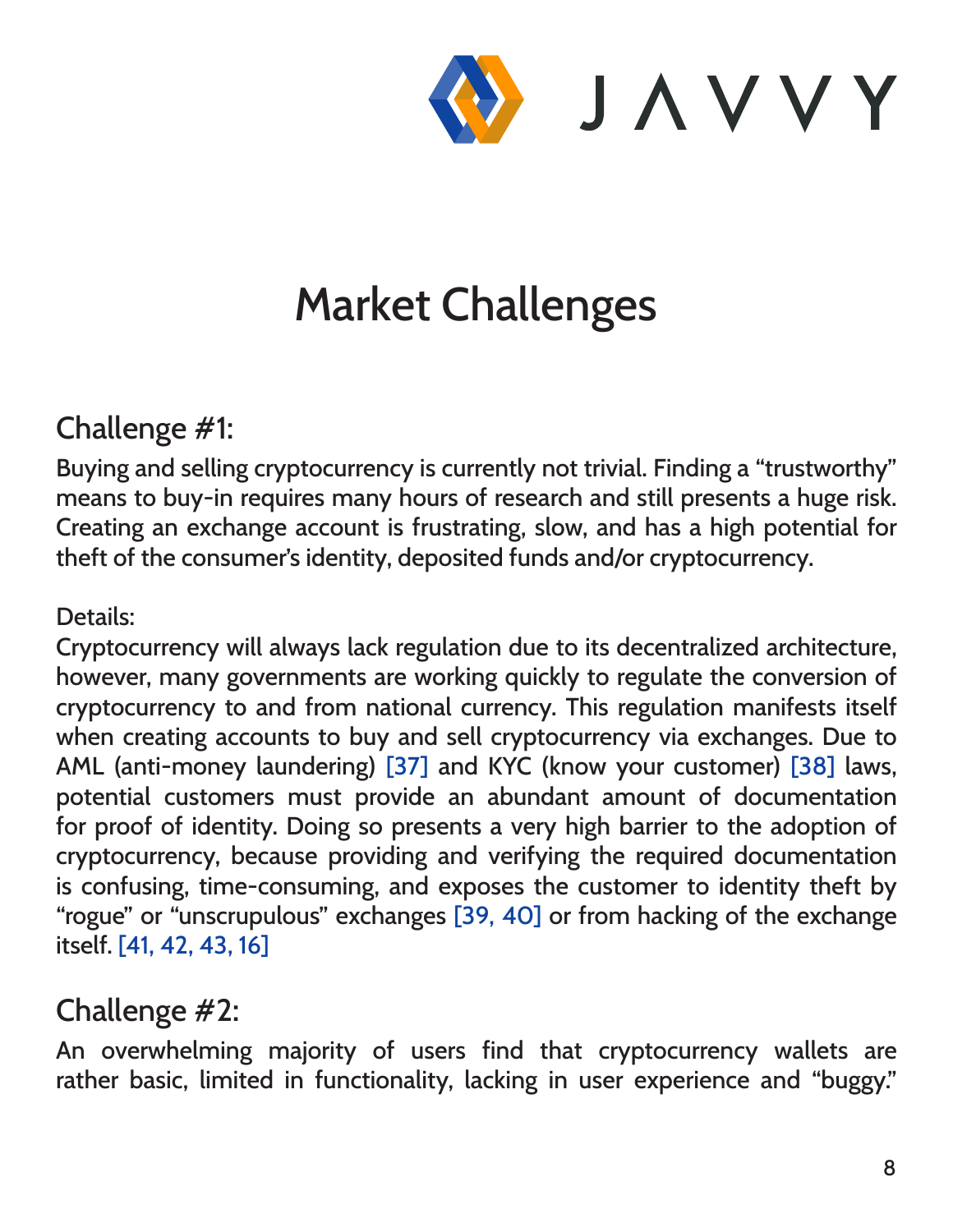

#### Details:

Since decentralized cryptocurrency was created in 2009 [17], wallets meant to access and trade cryptocurrency have yet to gain popularity by general consumers. Many existing wallets are not intuitive, have little instruction, and have only the most basic features. They have limited solutions for managing, buying, selling, and using cryptocurrencies. Many of their solutions continue to rely on centralized, regulated exchanges or risky peer-to-peer exchanges. [44, 45]

#### Challenge #3:

There are a number of limitations for wallets currently supporting cryptocurrencies other than Bitcoin.

Details: There exist a small number of wallets that support altcoins like Ethereum and Litecoin; but each one has its own limitations and shortcomings. Locating and using a dedicated wallet for each cryptocurrency can be a cumbersome and error-prone process. In many cases, those dedicated wallets are not actively maintained, are broken or have major issues. [46, 47, 48, 49]

#### **Solutions**

 Javvy proposes its crypto solution for users to overcome all barriers to adoption with a regulation-first approach, defining a carefully crafted business infrastructure and multi-tiered, risk-mitigation policy. The technological framework is then built on that solid foundation. The consumer-facing front-end of the Javvy solution couples, by exclusive integration, a crypto wallet with the world's first distributed, fully-automated, cross-currency exchange. The combination of a properly designed crypto exchange with a safe, intuitive and feature-rich crypto wallet and a capable team is what sets the Javvy crypto solution apart.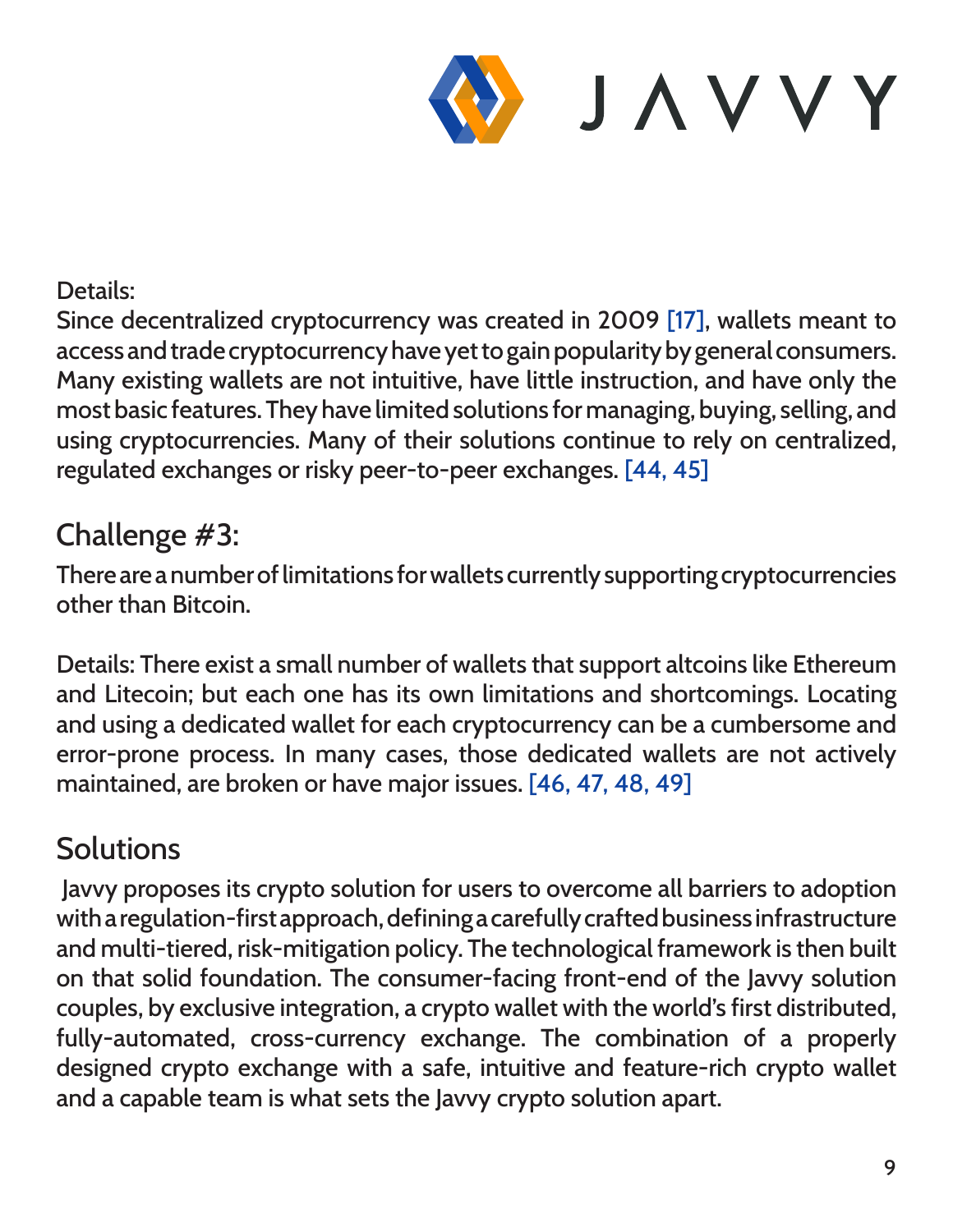

## The Javvy Solution: Free Javvy Wallet + Javvy Distributed Exchange

#### The Idea Is Simple:

To build an easy, intuitive, feature-rich and fully-functional cryptocurrency wallet. The Javvy team has the specialized expertise and experience required to build the ideal crypto wallet for everyone.

#### Provides Convenient Buy and Sell Options Inside the Wallet

- Simplifies the experience of cryptocurrency exchanges
- Supports use of FIAT (national currency) to buy and sell cryptos/tokens
- Complies with financial regulations across all regions
- ID Verification (when absolutely required) process tailored for ease-of-use
- Citizens of over 170 countries will enjoy nearly instant identity verification
- Removes the security risk of web-based exchanges [39, 40, 41, 42, 43, 16]

#### Supports Many Cryptocurrencies, Not Just Bitcoin

- Initially supports Bitcoin, Ethereum, and the Javvy token
- After funding, will add up to the top 500 coins and top 50+ vetted tokens

#### Supports Many Payment Methods

- Pay with pre-paid debit card
- Pay by eCheck (adds 3% fee but settles in 1 day), or bank transfer (ACH or Wire, adds 3-5 days delay)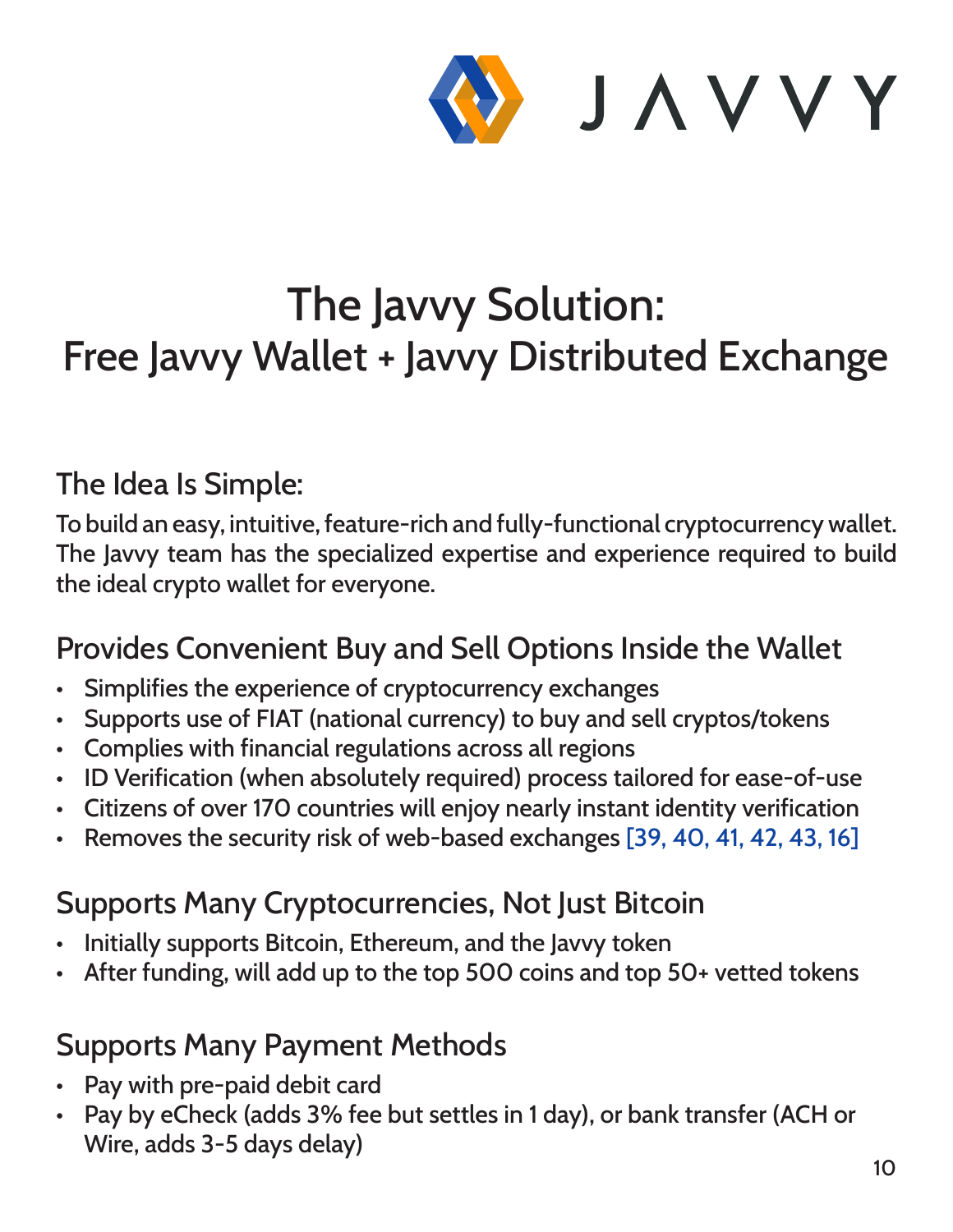

#### Prioritizes Security

- Securely encrypts private keys on each device (when stored and in memory)
- Enforces secure passwords (configurable complexity for "experts")
- Support for hardware "cold storage" wallets (Ledger, Trezor, etc)
- Two Factor Authentication (2FA) Authy on mobile, SMS on desktop, etc
- Backup methods for private keys to help prevent losing access to assets

#### Supports Cryptocurrency Conversion

- Easy conversion from supported crypto/token to any others
- Provides a gateway from FIAT (national currency) into cryptos/tokens

#### Provides an Easy Way to Spend Cryptocurrencies

- Provides access to an optional, crypto-funded, international debit card
- The Javvy "crypto card" may be used to purchase real-world items

#### Intuitive and well-documented

- Consolidates the research for cryptocurrency newcomers
- Wallet translated into all major languages (initially English)

#### No registration required for basic functionality

- No registration required to send, receive, convert, or manage cryptocurrency
	- User privacy is a key focus (email optional)
	- Basic functionality may be done completely anonymously
- Whitelisting and ID verification only necessary to use advanced features
	- Buy & Sell crypto with FIAT (national currency, USD initially)
	- Participate in supported ICOs/STOs within Javvy wallet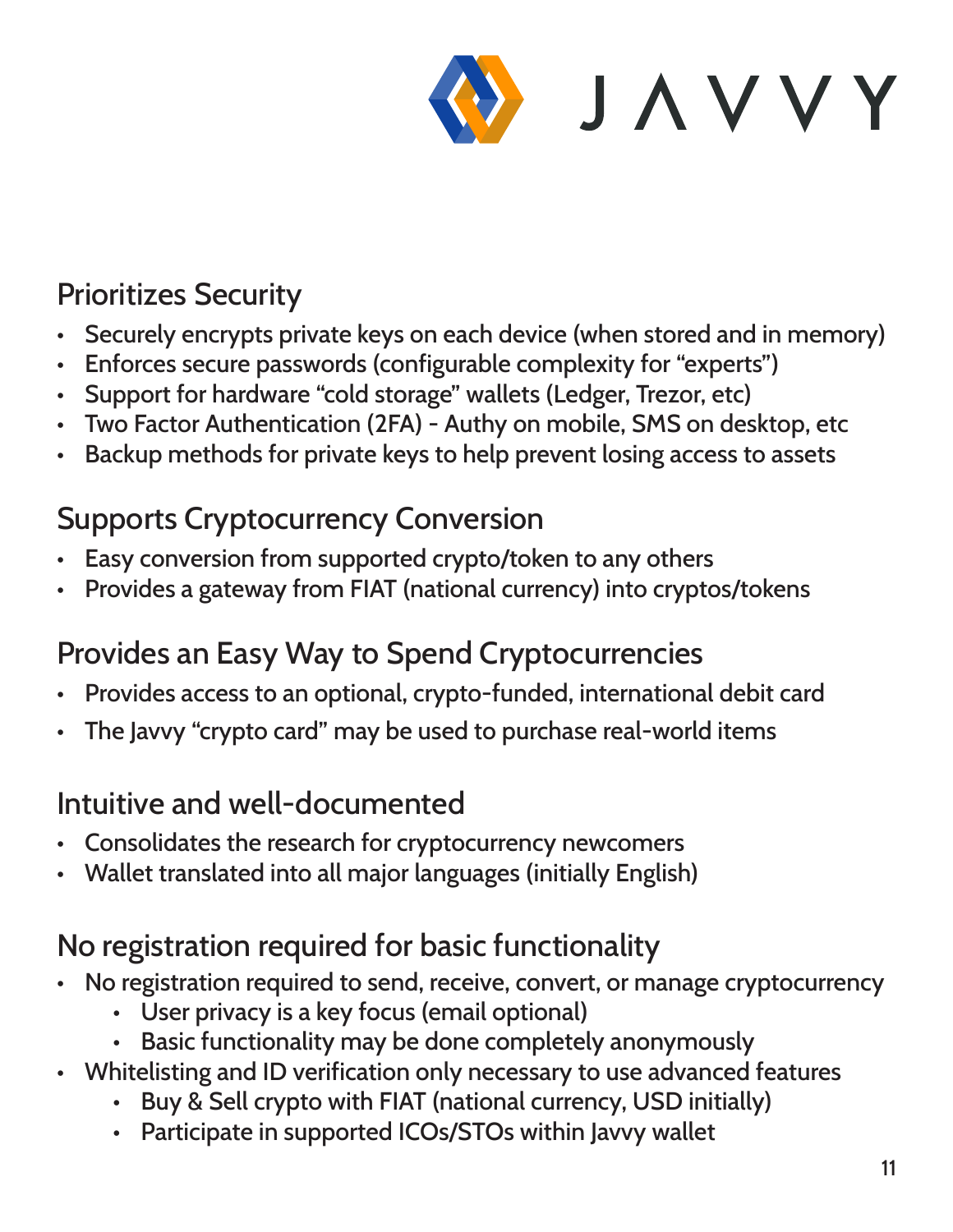

## Javvy Features

#### Javvy is on All Platforms

- Available on Windows, Linux, Mac, iOS (natively), and Android (natively)
	- Find it in the app store for each platform or at javvy.com
- Available in all countries, where not prohibited, with wide language support

#### All-In-One Wallet

- See your entire portfolio at-a-glance with an exceptional user experience
- Hold and manage numerous cryptocurrency assets
- User-friendly backup options with security as a focus

#### International Debit Card

- Use cryptocurrency like cash at any location that accepts debit card
- Instantly converts crypto to FIAT to refill balance on a pre-paid debit card

#### Native ICO/STO Support

- Provides Whitelisting/KYC/AML for ICO/STO participants
- Provides accreditation services for STO participants
- All vetted, new tokens supported within the Javvy wallet
- All vetted, new tokens automatically supported on certain partner exchanges
- Adapts KYC/AML policies based on citizenship of buyer/investor

#### Passive Income Wallet for Merchants and PoW/PoS Miners

- Receive crypto payments and/or mining rewards directly to the wallet
- Rule-based automatic conversions to crypto/tokens/FIAT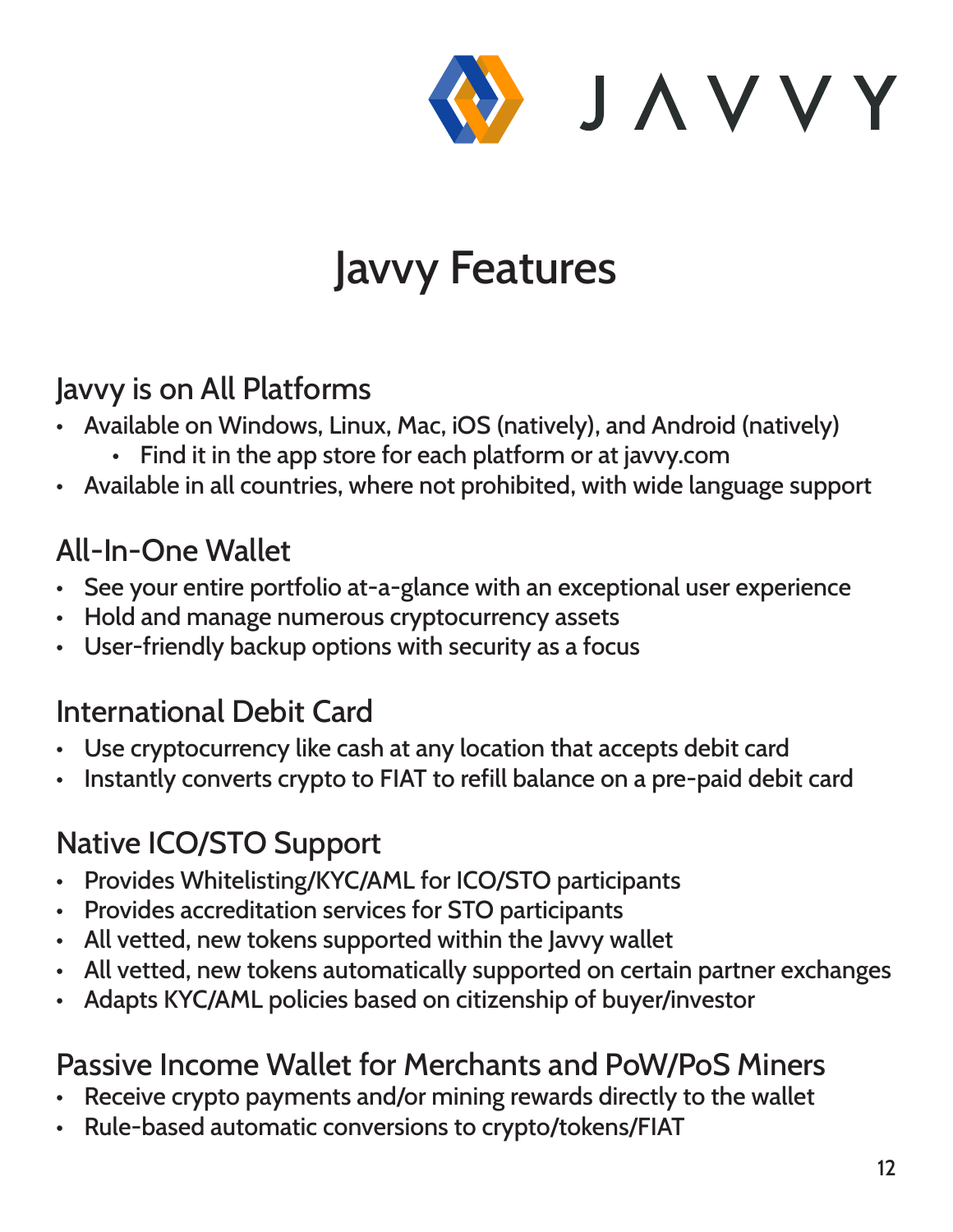

## Security Features

The Javvy wallet takes security seriously

#### Fully Decentralized

When you're offline, so is your wallet Cryptocurrency wallets should not be web-based or hold your private keys

#### Smart Setup with the Javvy Brain Wallet

Variable levels of security and convenience, based on user's comfort level Optionally set up a secret phrase to allow easier private key recovery

#### Cold Storage

Support for hardware "cold storage" wallets for maximum security Support easy "import" of partner "cold storage" wallets

#### Robust Login Features

Optionally add additional layers of security starting with your password, 2FA, biometrics (fingerprint), and multi-sig wallet authorization.

### Option for Multiple Signature (multi-sig) Wallets

Manage access with configurable options for multiple signatures (2-of-3, 3-of-5, 5-of-6 etc). Institutional and power users benefit from making shared financial choices. Also enables creation of sub-wallets with distinct access rights.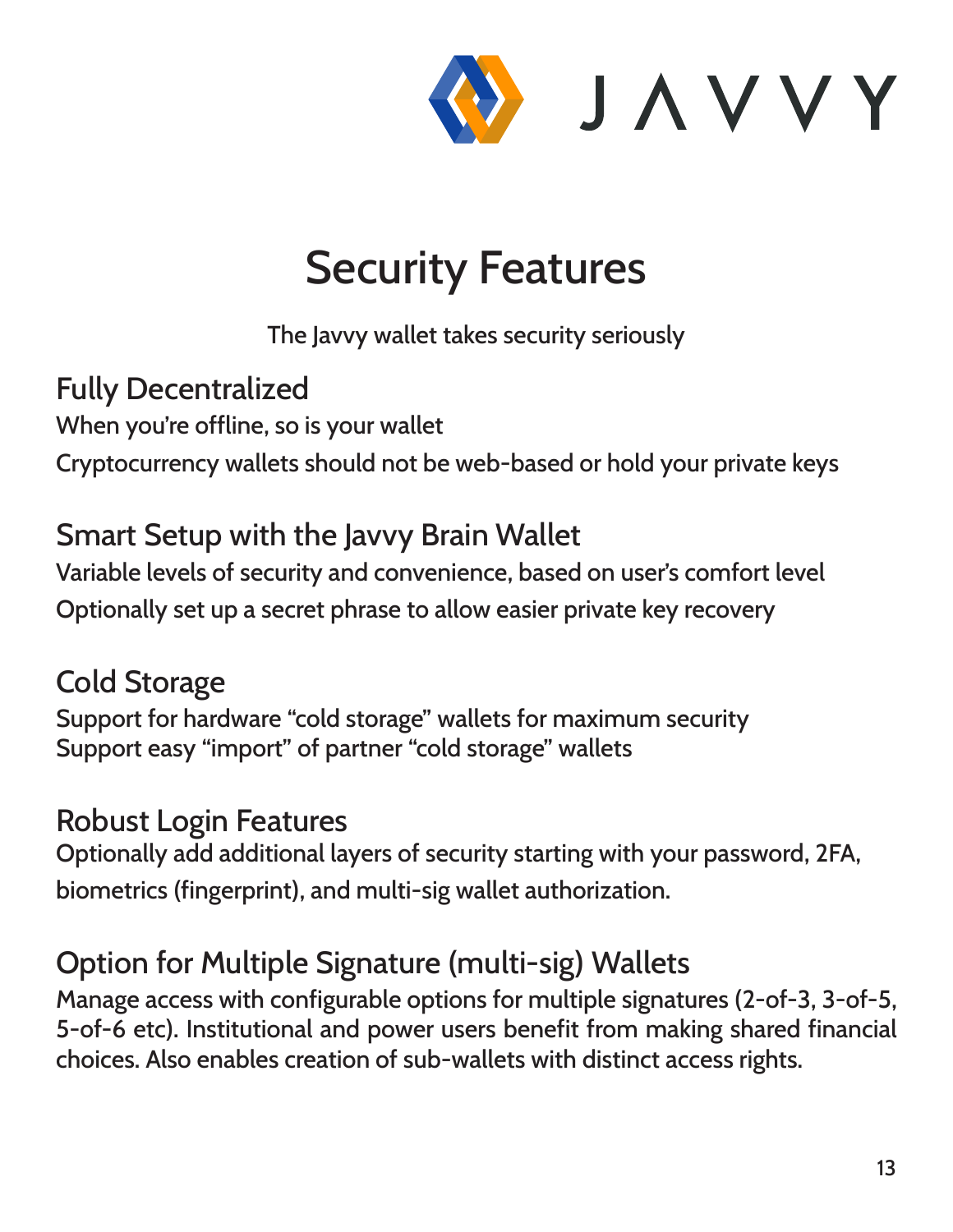

## The Javvy Protocol

The Javvy Protocol serves as the underlying processes by which Javvy works quickly and effectively to provide ID Verification, an automated cross-currency exchange, and liquidity for cryptocurrency/token order fulfillment.

#### Overview of Registration and Rapid ID Verification Process

Javvy requires no registration to send, receive, convert, or manage assets.

When using advanced features, such as buying and selling crypto with FIAT (national currency), purchasing tokens in an ICO/STO, or an international debit card; Javvy offers a streamlined process for user verification to be able to scale quickly to a growing userbase while complying with KYC/AML regulation.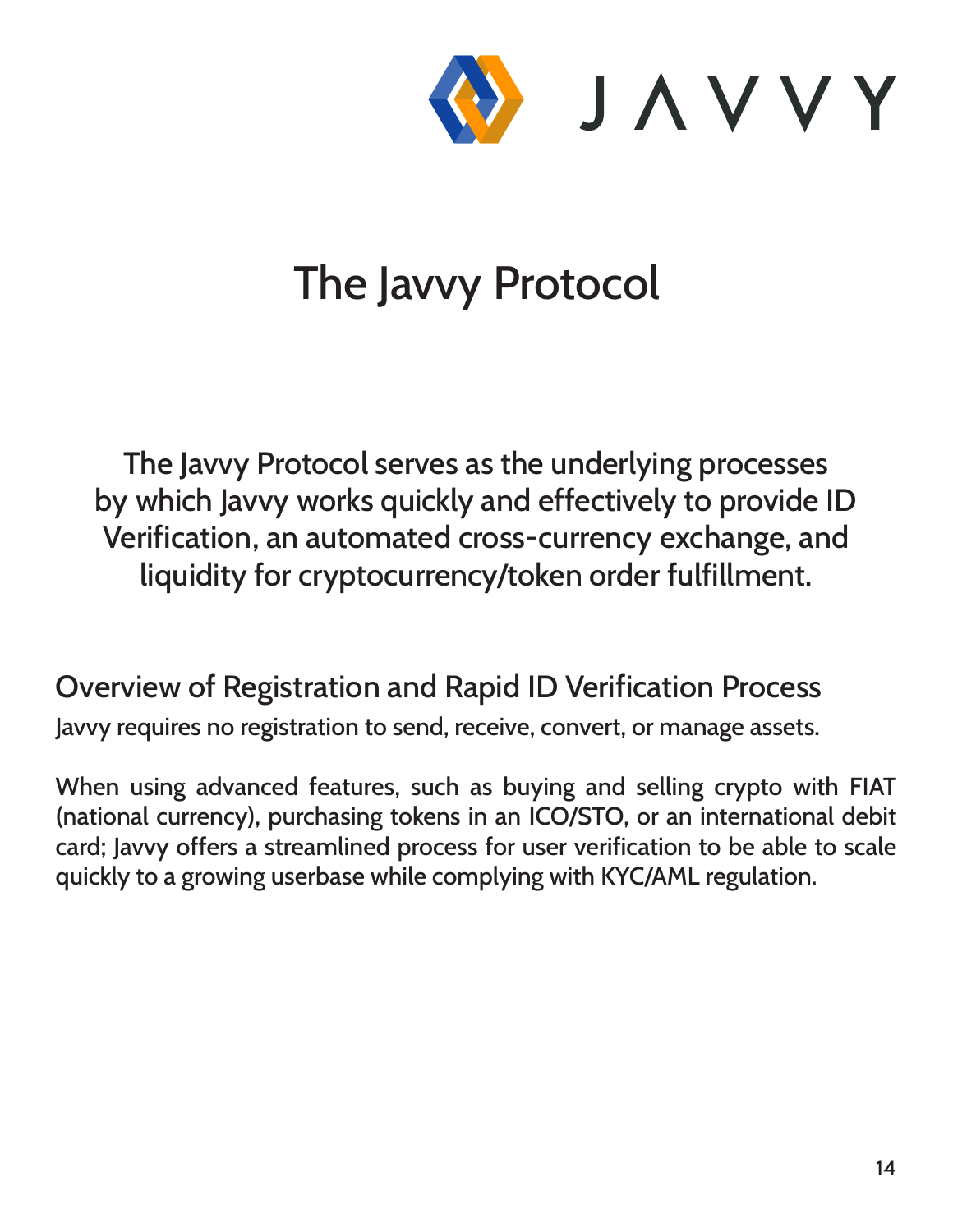

## Overview of Rapid ID Verification Process

Figure 1

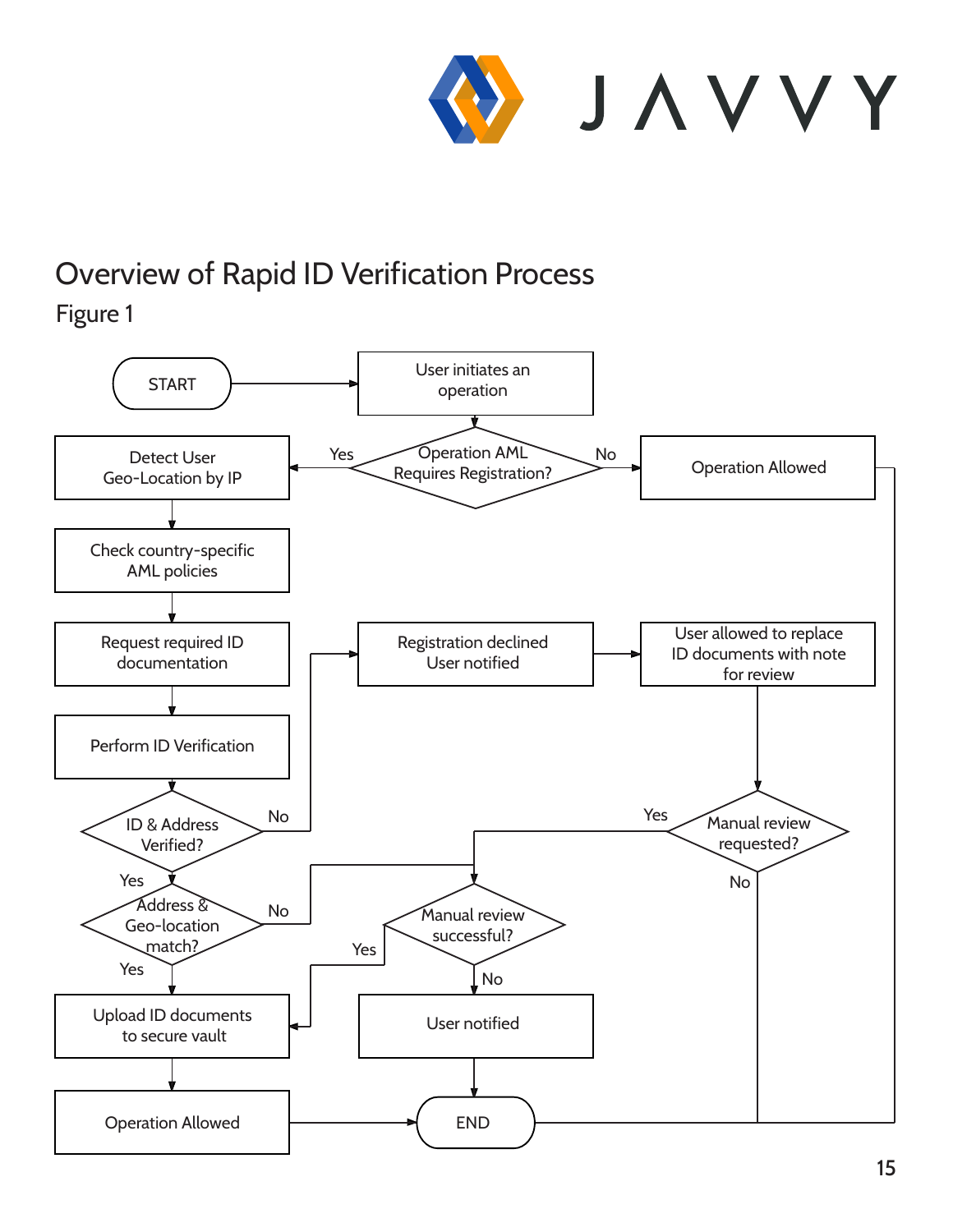![](_page_15_Picture_0.jpeg)

#### Fig. 1 - Rapid ID Verification Process

- Users are not required to verify ID to perform send, receive, and convert transactions
- Users attempting to perform regulated transactions initiate the ID verification process
- Geo-location technology is used to help prevent unauthorized access and fraud Whenever a geo-location mismatch occurs against the user's stated citizenship, it is logged and counts against the 'trust score' assigned to the ID verification
- The system performs rapid ID verification of the supplied credentials, when possible
- If rapid ID verification is not possible, the application is flagged for manual review
- If verification is unsuccessful, the registration is declined with a detailed report
	- The user may submit further credentials with an explanation for review
		- The user may also request a manual review
- If verified, the account is authorized to allow the user to conduct regulated transactions

#### Overview of Automated FIAT-to-Crypto Exchange Process

Javvy received a patent pending (#62543097) for a provisional patent that covers the process and methodology for the automatic, bi-directional conversion of supported national currencies and cryptocurrencies. The novelty of this process is that it is distributed, fully automated, and ties into legacy banking system technology utilizing current banking APIs. Existing providers are limited by the amount of reserves held as deposits needed to clear these transaction types, which impede their ability to scale their customer-base. The Javvy Solution overcomes the issue by providing a clear, fully-scalable path to buying and selling cryptocurrency easily, eliminating the need for massive cryptocurrency reserves.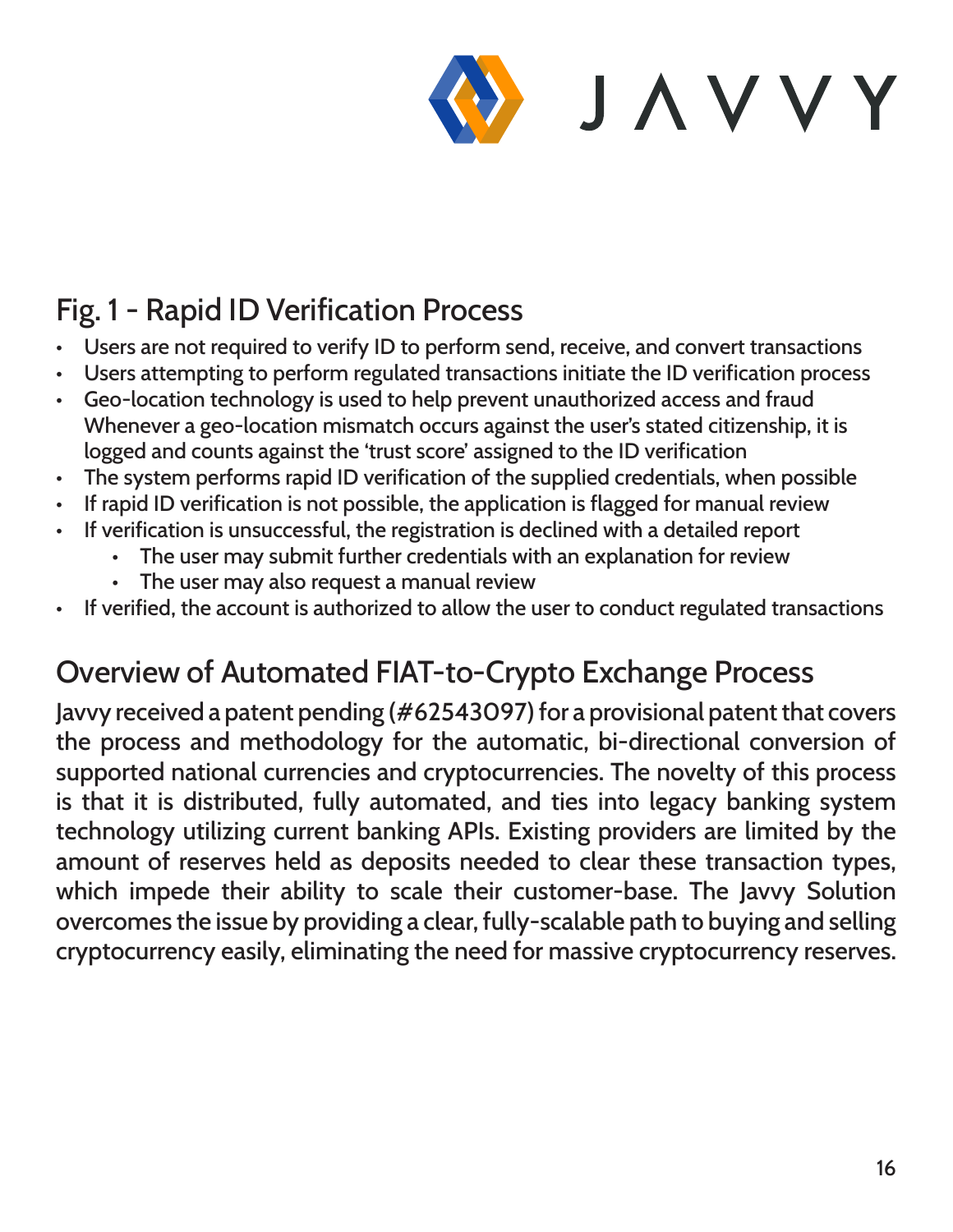![](_page_16_Picture_0.jpeg)

#### Overview of Automated FIAT-to-CRYPTO EXCHANGE Process Figure 2

![](_page_16_Figure_2.jpeg)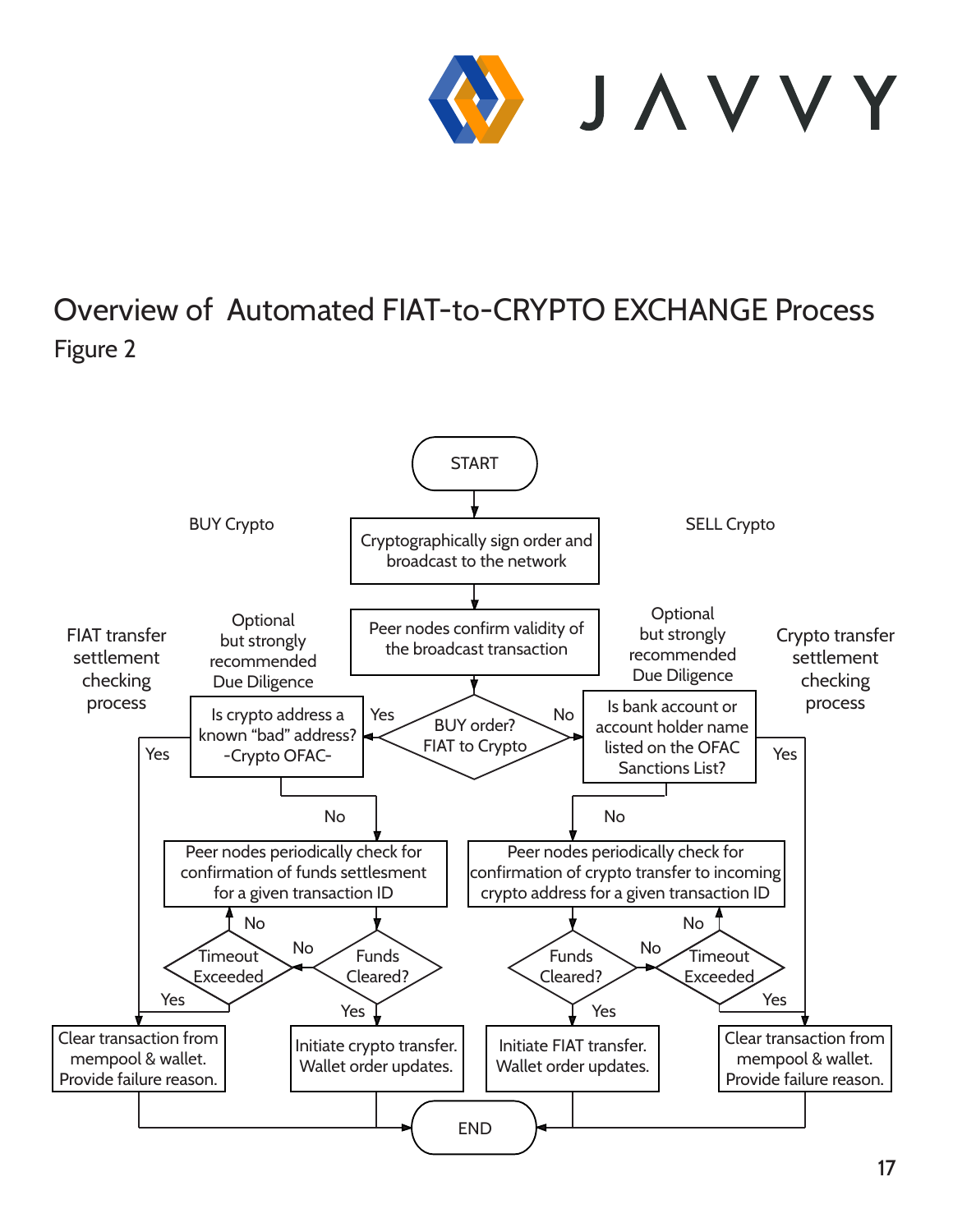![](_page_17_Picture_0.jpeg)

## Fig. 2 - FIAT-to-CRYPTO EXCHANGE Process

- User places an order to exchange crypto and FIAT (national currency)
- Peer nodes validate the transaction via network confirmations
- If Javvy received a sell order, we check the OFAC list for the transaction details
	- If a match is found, the system cancels the order and flags the account for review
	- Otherwise, peer nodes periodically check for sufficient blockchain confirmations
		- If confirmed, initiate wire transfer to user
		- Otherwise, the order will eventually be cleared from the order book
- If Javvy received a buy order, we check a crypto OFAC for the wallet address
	- If a match is found, the system cancels the order and flags the account for review
	- Otherwise, we periodically check for bank notification that funds have cleared
		- If the funds clear, with associated memo details, crypto transfer is initiated
		- Otherwise, the order will eventually be cleared from the order book

#### Overview of Cross-Currency Exchange

Javvy received a patent pending (#62558597) for a provisional patent that covers the process and methodology for conversion and settlement of cryptocurrency purchases, using an intermediary layer, the Javvy token (JVY), for the purpose of eliminating the need for holding disparate, volatile cryptocurrency reserves. This is a drastic improvement over current crypto exchanges that merely offer one (1) or two (2) cryptocurrencies (typically, bitcoin and Ethereum) to their users, due to the reserve limitation and extreme value risk. In contrast, by using this intermediary interchange process, Javvy will instantly be positioned to support nearly every major cryptocurrency in existence. Javvy users will be able to buy, sell, use, and manage them all, with the underlying framework remaining transparent from a user perspective.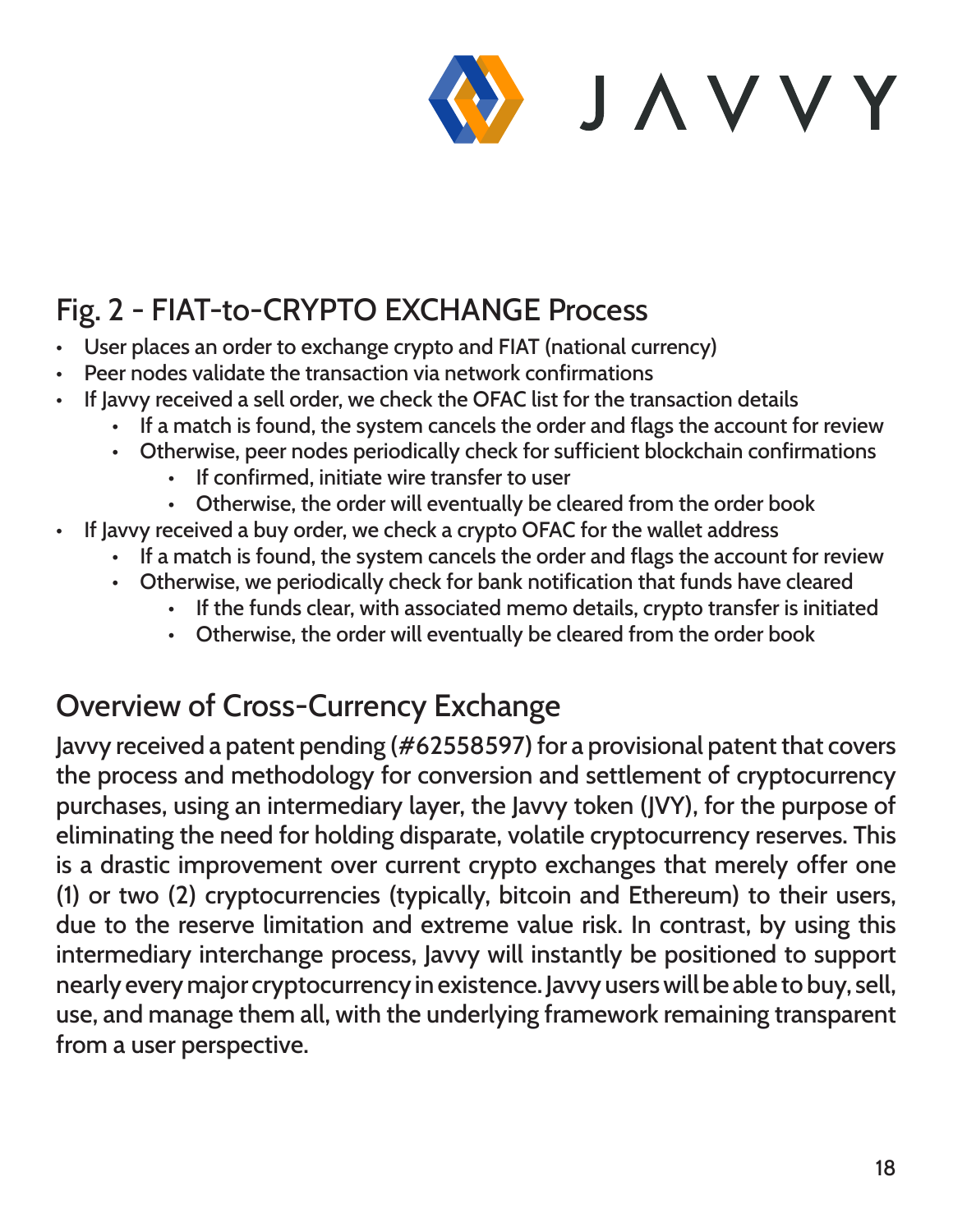![](_page_18_Picture_0.jpeg)

Using a single token for all

## Overview of Cross-Currency Exchange

![](_page_18_Figure_2.jpeg)

![](_page_18_Figure_3.jpeg)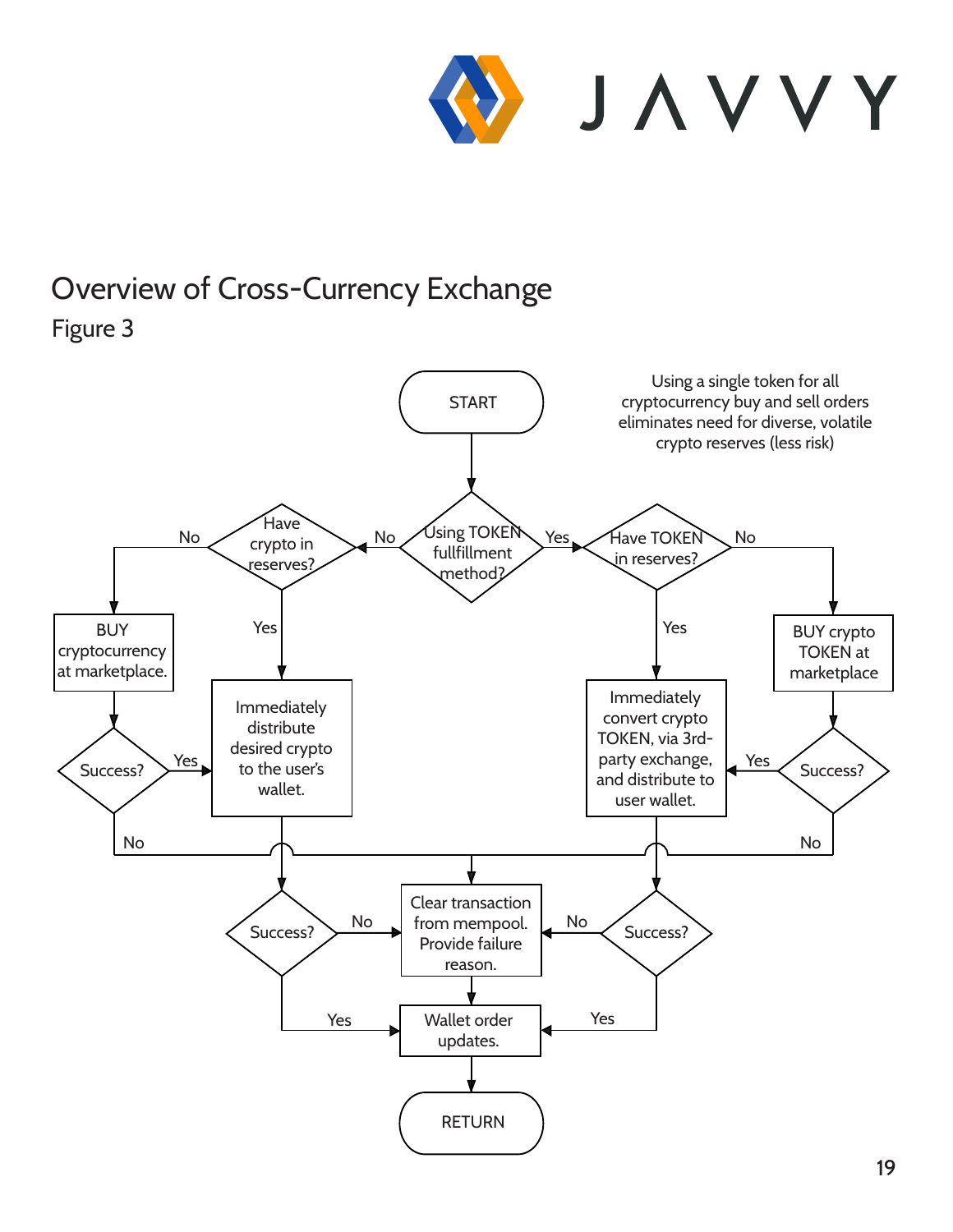![](_page_19_Picture_0.jpeg)

#### Fig. 3 - Details of the Intermediary Layer Interchange Process for Handling Crypto or TOKEN Fulfillment

- User places an order to buy or sell cryptocurrency
- When possible, orders will default to fulfillment through conversion of the JAVVY token (JVY), negating the need for Javvy to store massive crypto reserves
	- If possible, perform fullfilment trade from existing token liquidity
	- Otherwise, perform marketplace crypto/token trade to fulfill order
- Complete user order for desired crypto/token (Figure 2)

#### Liquidity Explained

When a buy/sell order is placed, the Javvy wallet will securely connect to Javvy's servers to nearly instantly poll all open order books, arbitraging prices across decentralized exchanges and partner centralized exchanges that support 3rdparty orders via an open API.

Unless all crypto exchanges fail, Javvy will not provide its own centralized exchange component, as we believe that markets can be, and should be, decentralized.

There are already several quality decentralized exchange projects and others that are working to provide liquidity and custodial services. So, Javvy supports those movements and will work with them to offer the best-in-class services to its users.

While cryptocurrency liquidity is being ramped up in the markets, we will work with trusted liquidity providers to help place orders that cannot be filled elsewhere.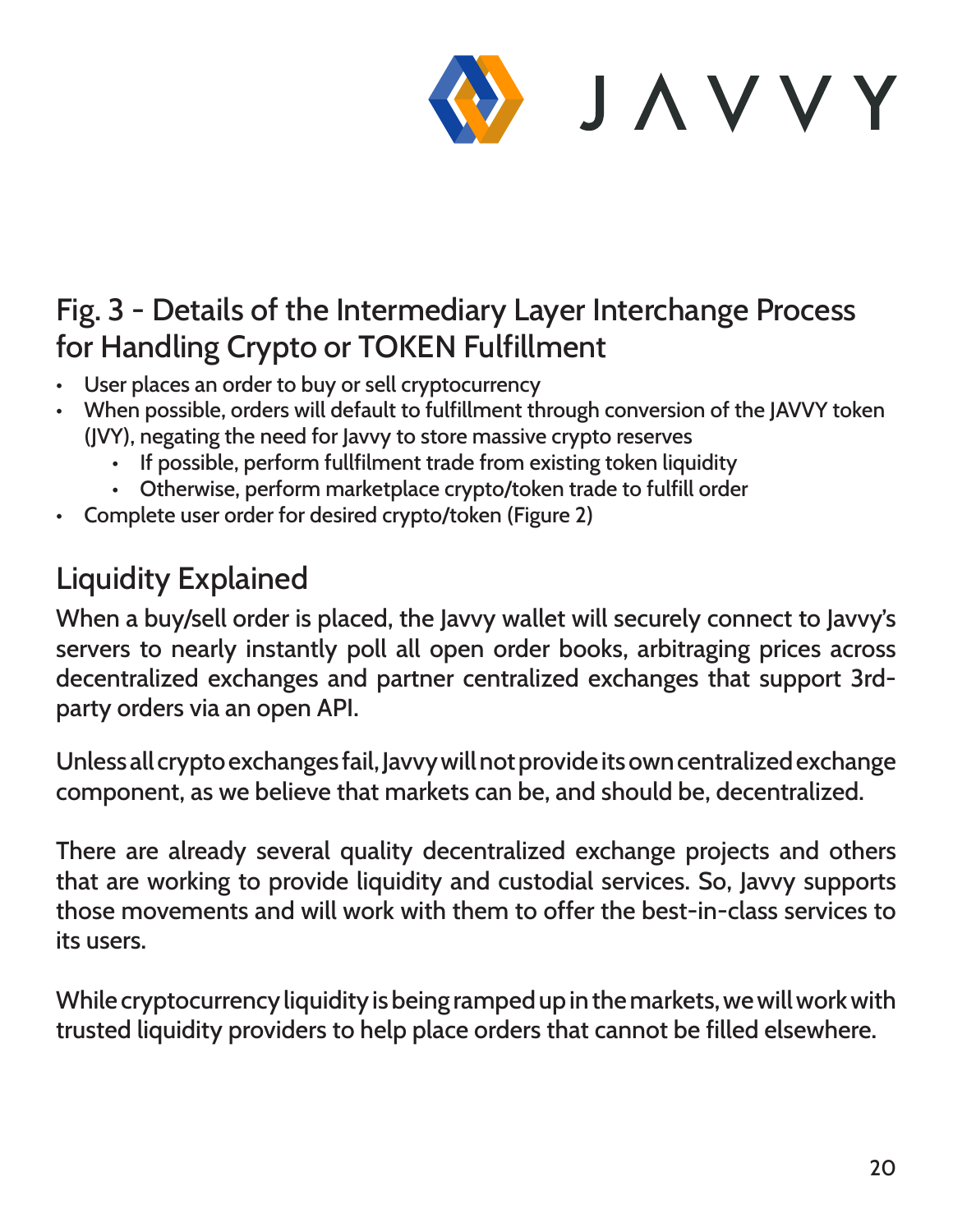![](_page_20_Picture_0.jpeg)

#### Goal/Conclusion

Javvy plans to disrupt the cryptocurrency industry by providing a superior alternative to traditional web-based crypto exchanges and wallets. By building a comprehensive, secure, and intuitive crypto wallet with buy, sell, convert, and management capabilities, Javvy aims to deliver the ideal solution.

Javvy approaches cryptocurrency from a compliance and regulation-first perspective, and is powered by a team with decades of extensive regulatory, compliance, programming, and security experience.

The cryptocurrency market is still in its infancy. As a result, lack of information and the absence of easily-identifiable best practices, has led crypto users to resort to combining feature-poor, and often insecure, crypto utilities to obtain and manage their cryptocurrency. We, the Javvy team, decided that there is a better way. We are consolidating the full functionality of cryptocurrency into a previously nonexistent, comprehensive solution with a focus on security, simplicity, and keeping the control of cryptocurrency where it belongs, in the hands of its owners.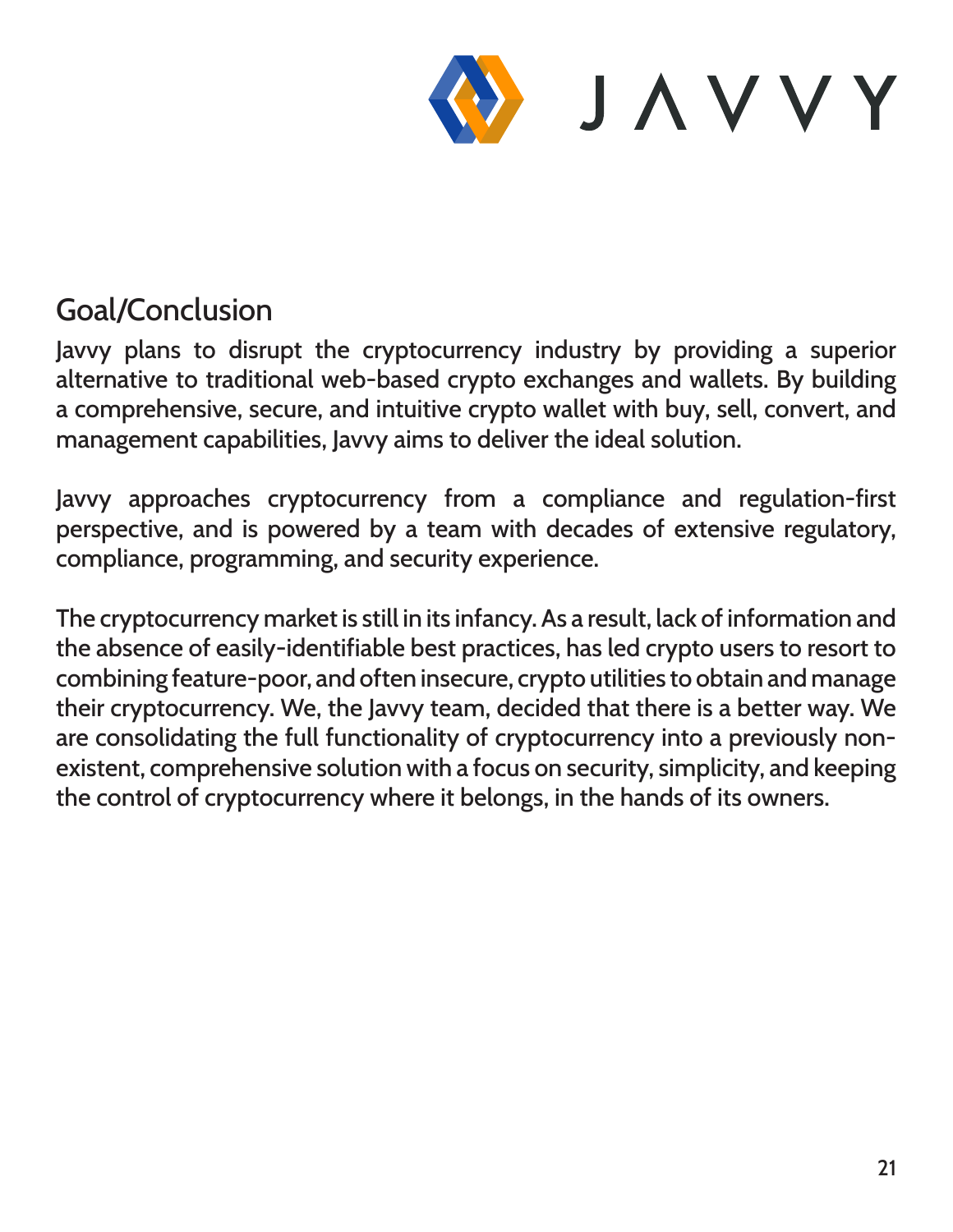![](_page_21_Figure_0.jpeg)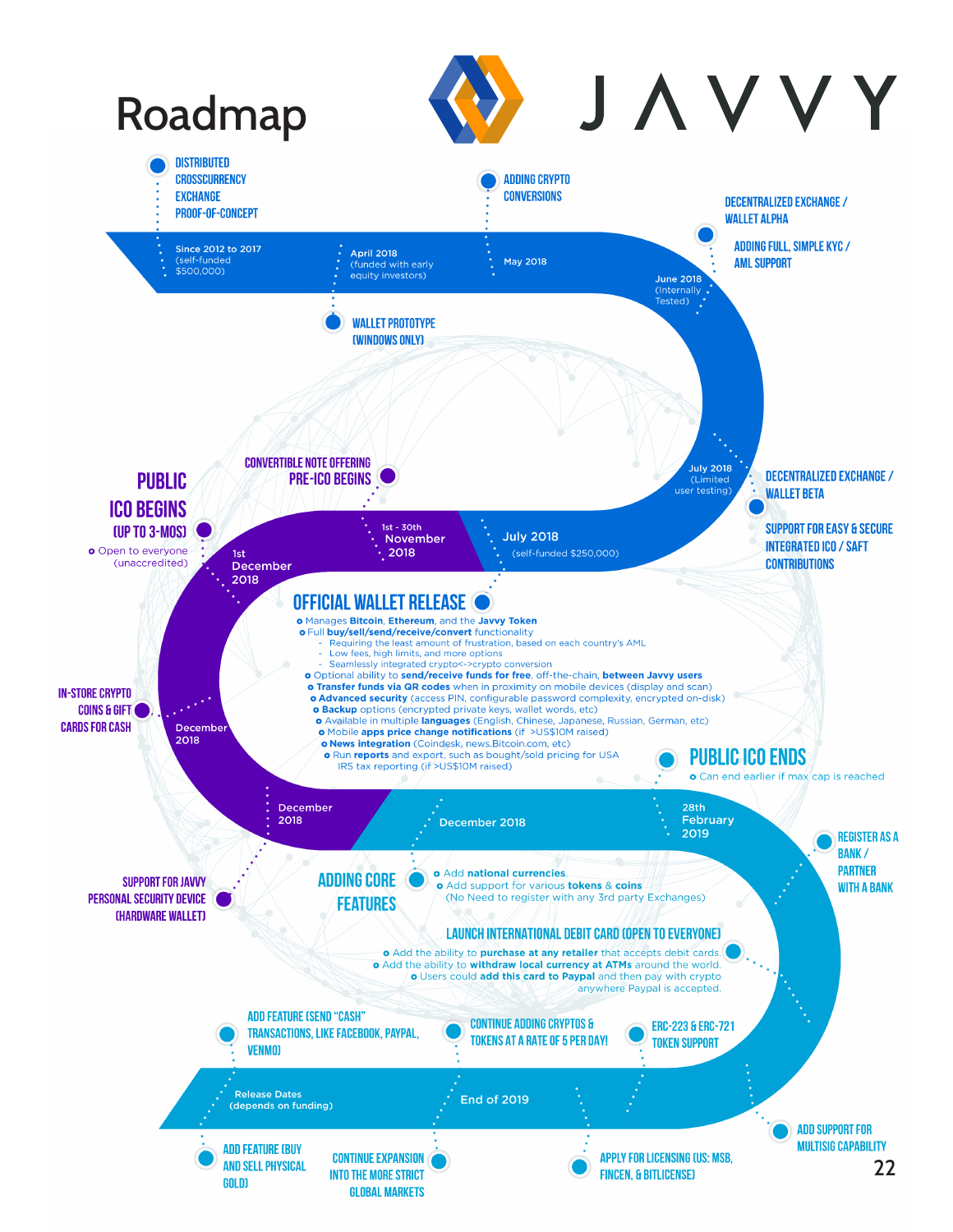![](_page_22_Picture_0.jpeg)

# SEC Compliance

The Javvy Token itself does not constitute entitlement to a share of Javvy's profits, losses, assets, or liabilities.

The Javvy token sale may technically represent an investment by merit of there being an initial offering, but token holders have no expectation of profit; only of the token's utility within the application. Further, our varied use cases demonstrate a lack of common enterprise. Users may choose to spend, stake, hold, or sell their JVY, each finding different utility or reward within the application.

Javvy has no control over secondary token markets that may trade the Javvy token for its utility, or any other purpose, at a discount or for a premium. Javvy will not directly pursue listing on secondary markets, except in cases of preventing scams from listing fake and misleading tokens (such as occurs on EtherDelta), although we acknowledge that listing may occur on major exchanges due to the nature of markets developing for anything that has utility value or otherwise.

Due to being classified as an ICO and utility token, the Javvy token offering will be available to everyone in the world except where prohibited by law. For US citizens there are no accreditation requirements, but all potential buyers must pass a proactive whitelisting verification (KYC/AML check) before being allowed to participate. The whitelist is enforced within the Javvy smart contracts. This makes it impossible for someone to bypass whitelist verification.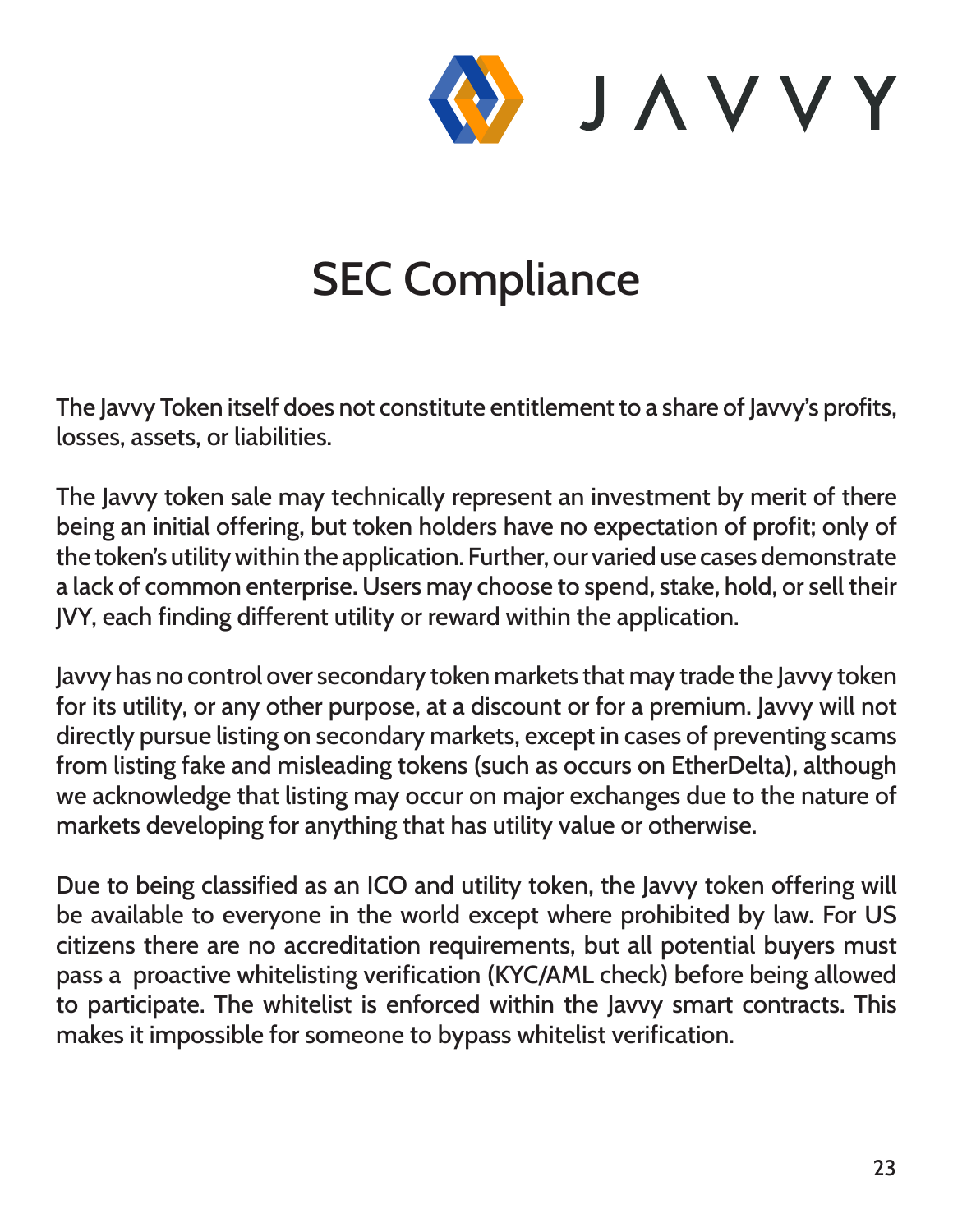![](_page_23_Picture_0.jpeg)

# The Javvy Utility Token (JVY)

Javvy understands the importance of its community and encourages opportunities for everyone to gain value from the Javvy Token.

Operating as a utility token, the Javvy token possesses two primary use cases. First, when JVY is used to pay fees within the Javvy wallet and exchange, users receive a 50% discount on those transaction fees. This behavior is identical to the Binance utility token (BNB).

There is an alternate use case where token holders can opt-in to staking their JVY in exchange for a fixed percentage of interest given in the form of additional JVY tokens. This behavior mirrors the reward structure of master-nodes. The difference is that stake-holders are not supporting Javvy's blockchain infrastructure but, instead, add liquidity to Javvy's exchange network.

Additionally, a loyalty reward system is in place to incentivize use of the Javvy exchange. Almost half of the token supply is reserved as Loyalty Reward Tokens. They will be distributed as full reimbursements to any users paying fees within the Javvy wallet & exchange using FIAT (national currency), a process known as trans-mining. Once all reward tokens are distributed, the program is complete.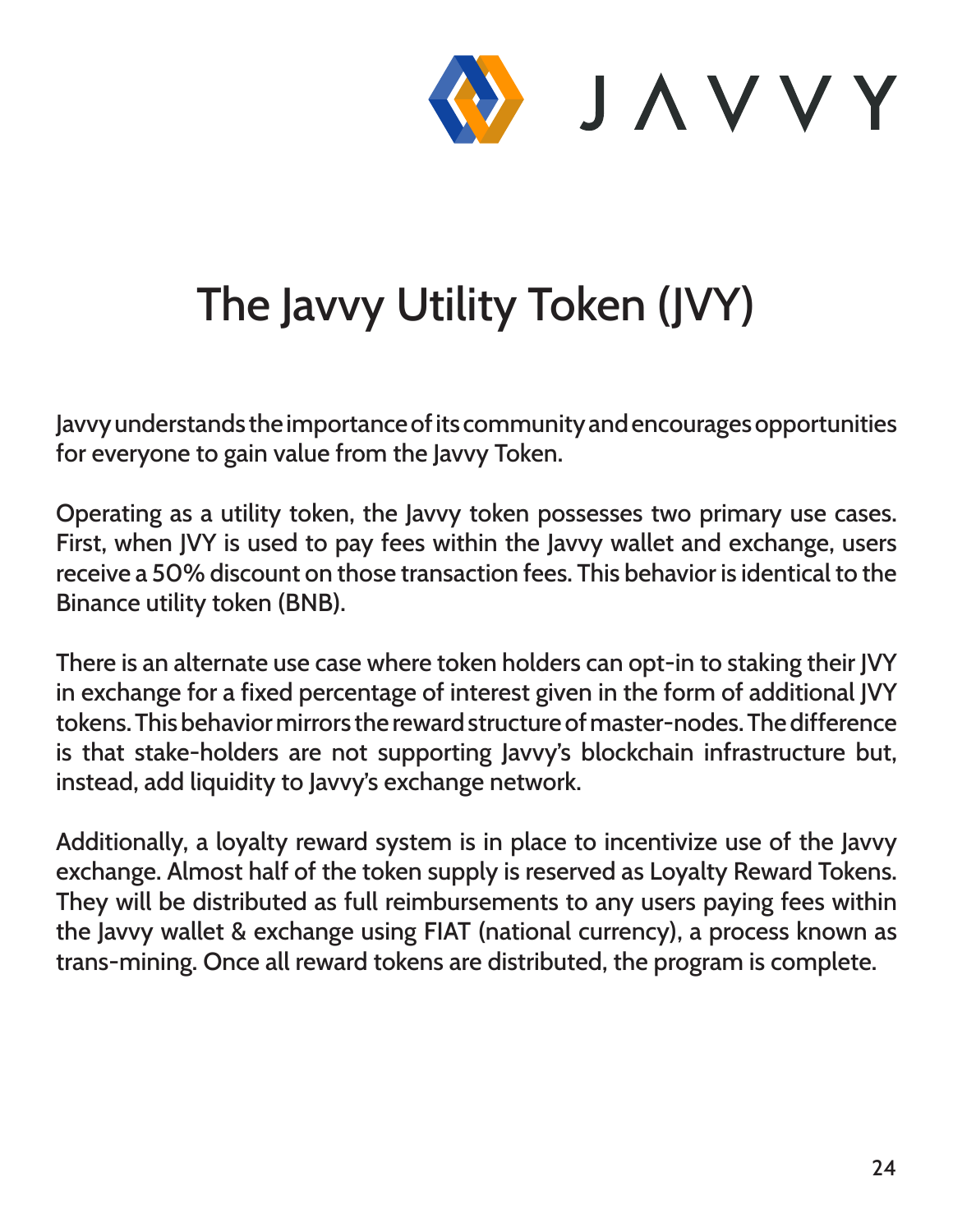![](_page_24_Picture_0.jpeg)

## The Javvy Token Offering

We are launching a capped token sale to raise funds for the Javvy project and further develop our application into a cutting-edge, feature complete product (see roadmap). We will be raising a minimum soft cap of 1,000 ETH and a maximum hard cap of \$8MM USD (amount chosen to proactively comply with UK ICO proposals) through a pre-sale and public token sale. Our public sale offers Javvy tokens at a price of 0.0004 ETH per JVY or 2,500 JVY per ETH.

The JVY token total supply is 333,333,333. The crowdsale will offer a total of 100,000,000 JVY tokens. Participants in the pre-sale receive a 25% token bonus to their purchase with bonus tokens coming from the crowdsale pool. A total of 25% of the token supply is reserved for operations, founders, advisors, and future talents. Founder tokens will be "locked up" for one (1) year after ICO closes.

All remaining tokens, 150,000,000 JVY, make up the Loyalty Rewards token pool. Any fees paid with FIAT (national currency) within the Javvy wallet & exchange will be fully reimbursed in JVY tokens of equivalent value, a process known as trans-mining. Once all loyalty rewards tokens are distributed, the trans-mining program is complete.

Unsold tokens will be added into the rewards token pool to be distributed through trans-mining (loyalty rewards program), and any oversold tokens, due to unknown amount of bonuses to be claimed, would come from the rewards token pool to offset any deficit and satisfy, without exceeding, the defined ICO max cap.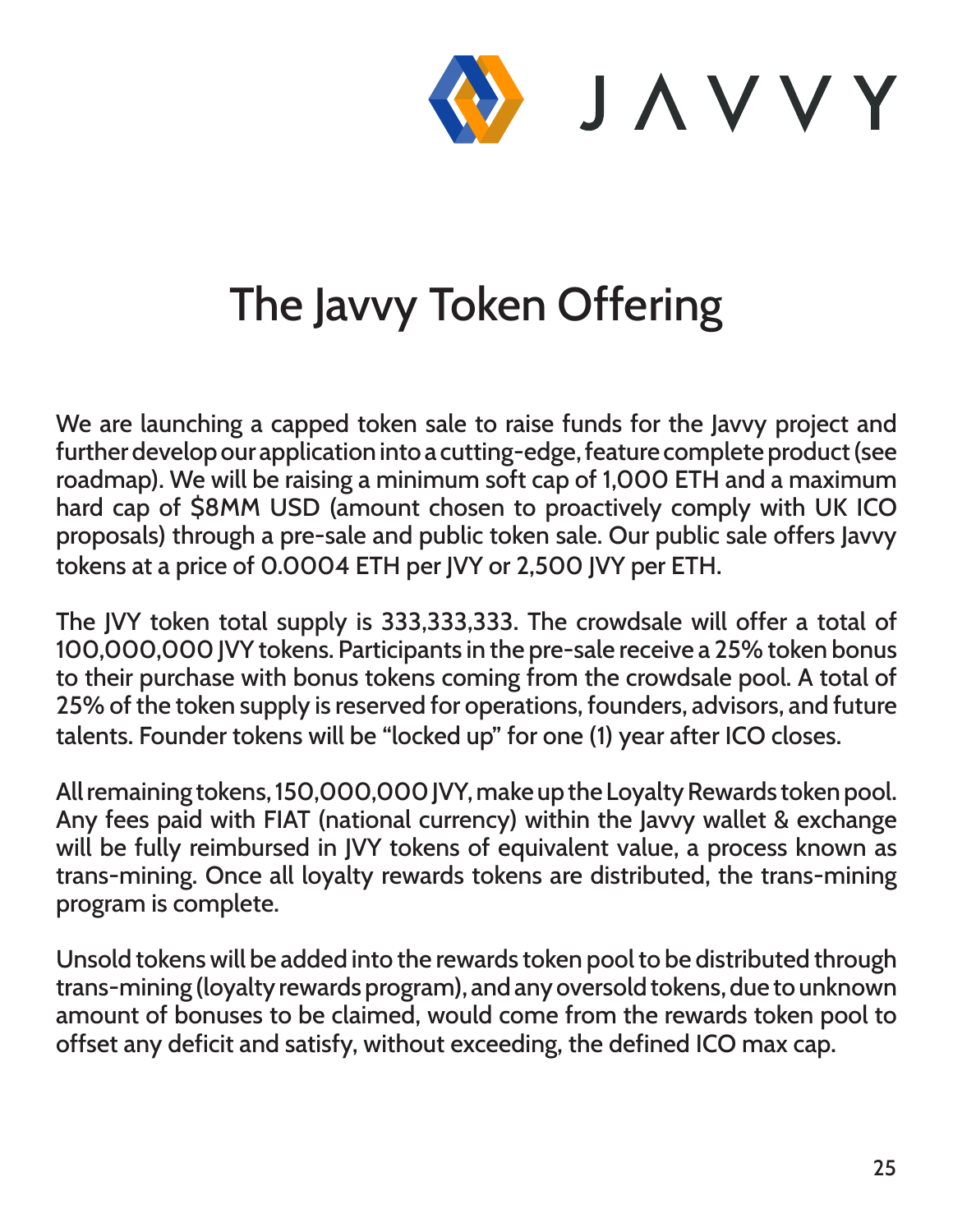![](_page_25_Picture_0.jpeg)

#### Token Sale Milestones\*\*

While the Javvy wallet already exists in its MVP (minimum viable product) form for Windows, iOS, and Android; advanced features of the Javvy crypto solution will be implemented based on a series of fundraising milestones.

Our goal is to raise 40,000 ETH to deliver all of the main features of this highly requested application. Several longer-term milestones are planned to be funded out of revenue generated by commissions and fees from the exchange.

| Milestone #1 Add: Decentralized Buy, Sell, & Native ICO      | 2,500 ETH              |
|--------------------------------------------------------------|------------------------|
| Milestone #2: Add: Mac/Linux support, 12 coins/tokens        | <b>5,000 ETH</b>       |
| Milestone #3 Add: In-store Gift Cards, some global locations | 10,000 ETH             |
| Milestone #4 Add: ALL major crypto/tokens (5/day goal)       | 20,000 ETH             |
| Milestone #5 Add: Many national currencies (₹, €, ¥, etc)    | 35,000 ETH             |
| Milestone #6 Launch international debit card                 | 40,000 ETH             |
| Milestone #7 Register as or partner with a bank              | <i><b>*Revenue</b></i> |
| Milestone #8 Expand to stricter markets; More translations   | <i><b>*Revenue</b></i> |
| Milestone #9 Buy physical gold, Instant CASH transfers, etc  | <i><b>*Revenue</b></i> |

\* Advanced initiatives to be funded from revenue (transaction fees, KYC/Accreditation verification services, etc). \*\* The token sale will end on the specified date OR once a maximum of \$8MM USD is raised.

The Javvy Team will report on the milestones being attempted when each distribution of funds raised is made. It is our goal to be fully transparent.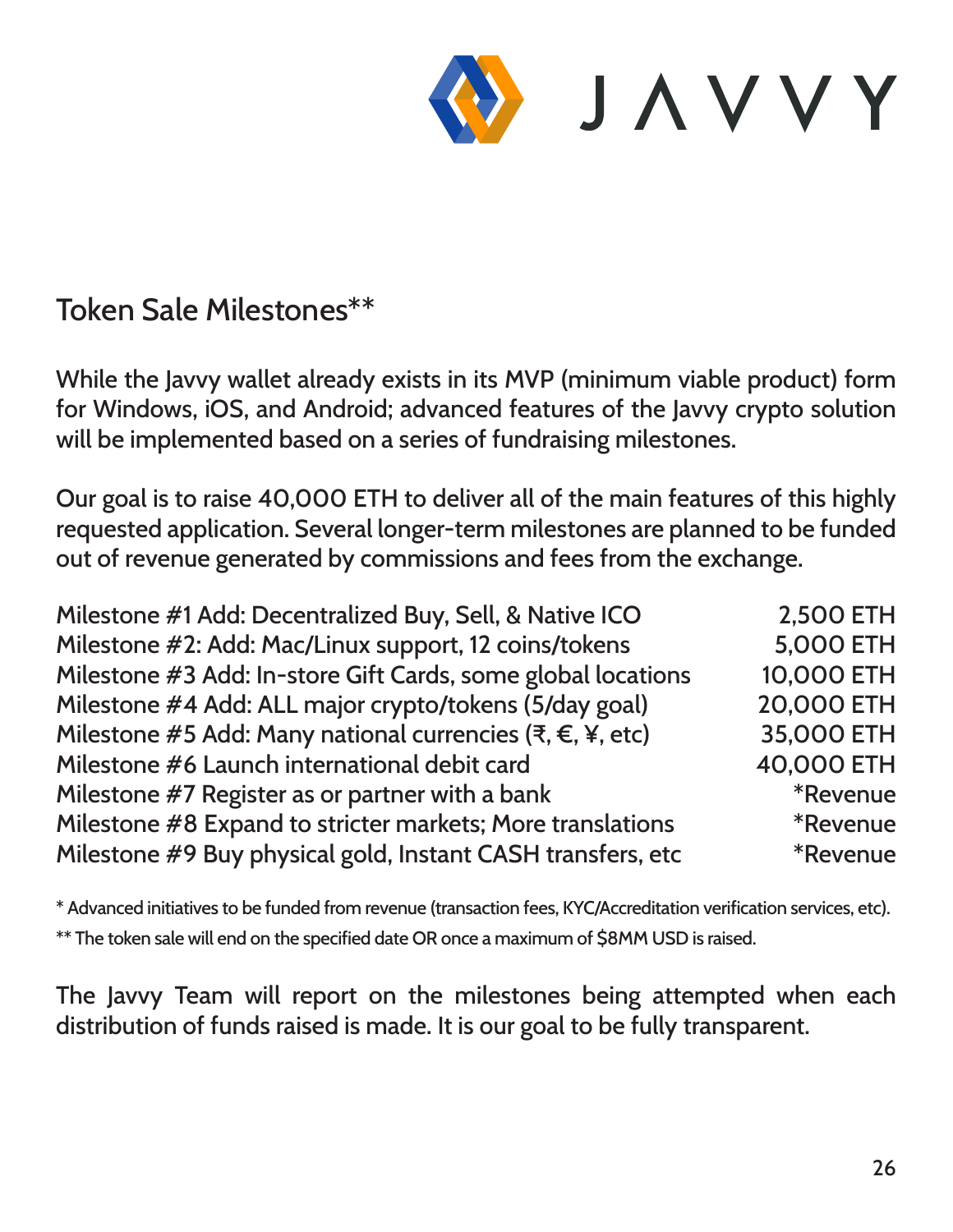## Token Details

![](_page_26_Picture_1.jpeg)

Token Type **ERC-20** Token Symbol JVY Maximum Supply 333,333,333 JVY Tokens for Sale 100,000,000 JVY Loyalty Reward Tokens 150,000,000 JVY Soft Cap (USD) 3,000 ETH Hard Cap (USD)  $$8,000,000$  USD<sup>\*</sup> Private Sale Date **Jun 15,2018 - Oct 31, 2018** Pre-Sale Dates Nov 1,2018 - Nov 30, 2018 Pre-Sale Price 0.0004 ETH + 25% Bonus Token Sale Dates Dec 1, 2018 - Feb 28, 2019 Token Sale Price 0.0004 ETH (2,500 JVY / ETH)\*\*

\*Compliant to proposed UK ICO \$8MM USD limits (as of 9/18/2018)

\*\*Token Price calculated at time of contribution, based on the price of 2,500 JVY per ETH

![](_page_26_Figure_6.jpeg)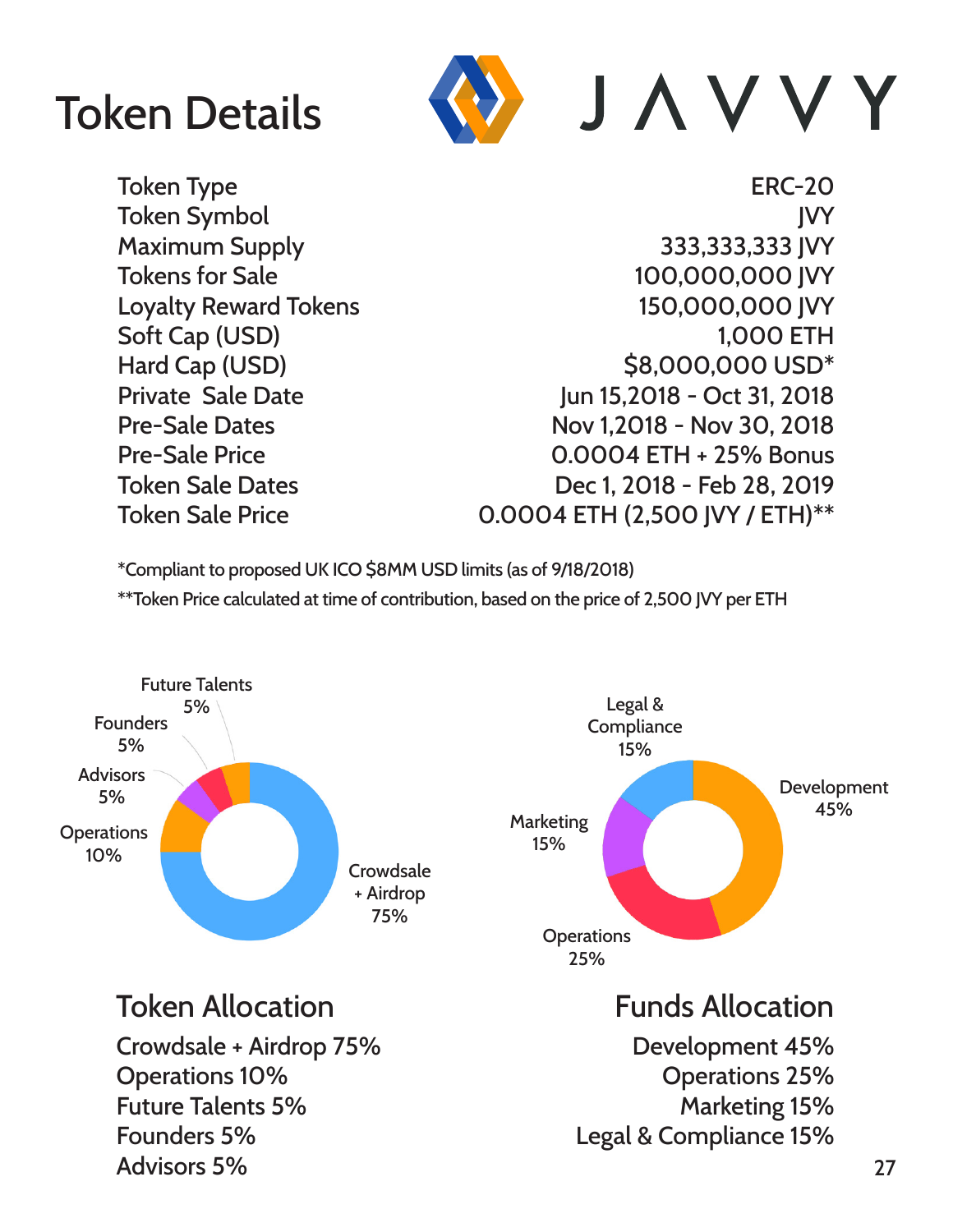![](_page_27_Picture_0.jpeg)

## The Growing Javvy Team

#### Our Founders

![](_page_27_Picture_3.jpeg)

BRANDON ELLIOTT

CISSP, CCNA, MCSE, MCP+I, MCT, A+

Chairman Of The Board **CEO** 

![](_page_27_Picture_7.jpeg)

FRANK GROGAN HCISPP, NETWORK+, A+

CMO (Chief Marketing Officer) Co-Founder

![](_page_27_Picture_10.jpeg)

TODOR VELEV CSO (Chief Strategy Officer)

![](_page_27_Picture_12.jpeg)

HARLEY GROUETTE Director Of Human Resources

#### Our Team

![](_page_27_Picture_15.jpeg)

YASITHA BOGAMUWA RHCA II, RHCE, RHCSA CIO (Chief Information Officer)

![](_page_27_Picture_17.jpeg)

DMITRY EVDOKIMOV Senior Full-Stack Developer

![](_page_27_Picture_19.jpeg)

KIRUBEL GIRMA CIPO (Chief Innovation & Product Officer)

![](_page_27_Picture_21.jpeg)

HARINI KARNATI Software Developer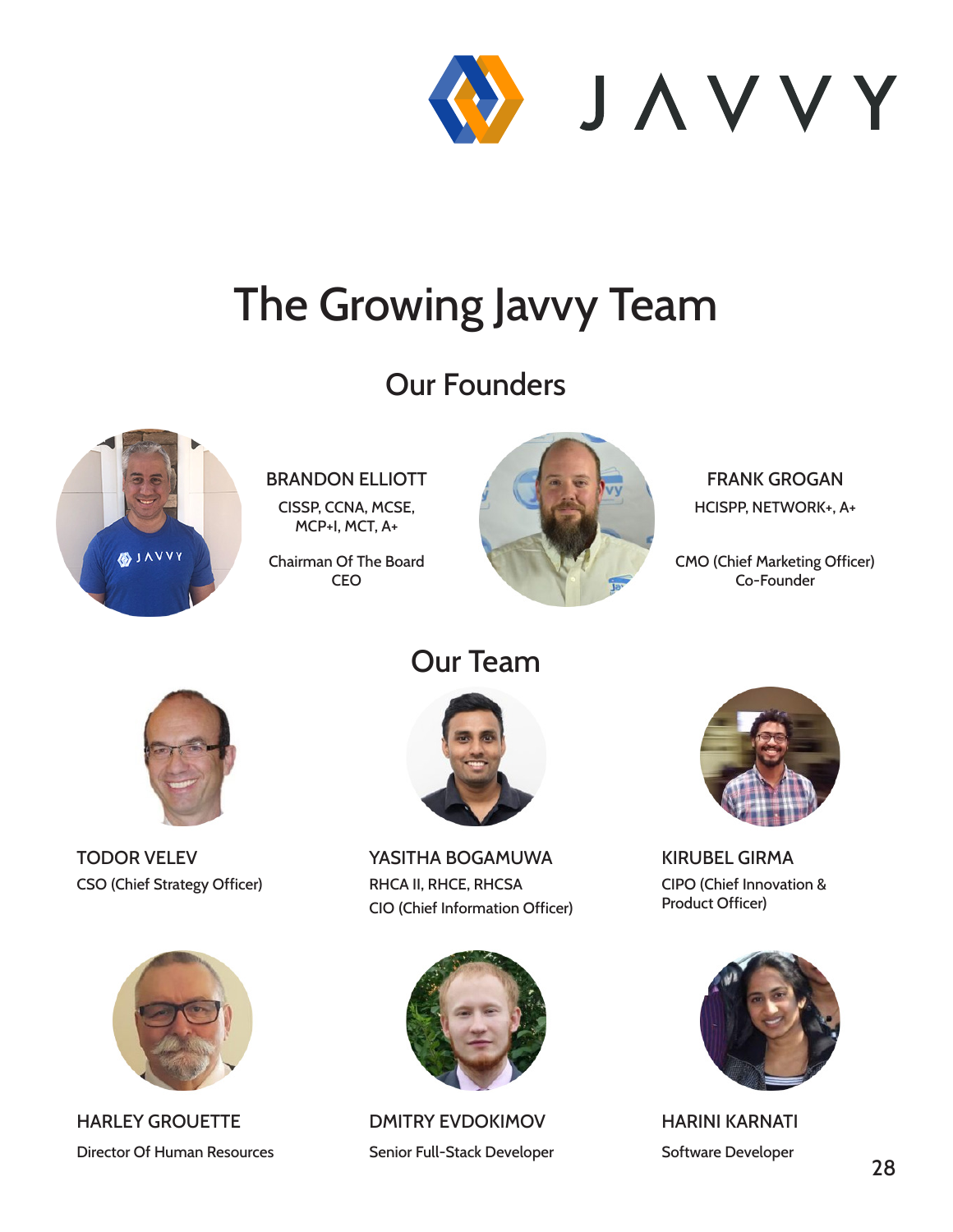![](_page_28_Picture_0.jpeg)

![](_page_28_Picture_1.jpeg)

MICHAEL LU Lead UX/UI Designer

![](_page_28_Picture_3.jpeg)

DANIELLE HONEYMAN Business Development

![](_page_28_Picture_5.jpeg)

ADIA MEYERS Quality Assurance

![](_page_28_Picture_7.jpeg)

DONG JUN KIM Quality Assurance

![](_page_28_Picture_9.jpeg)

SUNIT KULKAMI Quality Assurance

![](_page_28_Picture_11.jpeg)

![](_page_28_Picture_12.jpeg)

RANDALL LEE PIRES

Blockchain Advisor Government Blockchain Association

![](_page_28_Picture_15.jpeg)

WARREN KRITKO Business Development Advisor

![](_page_28_Picture_17.jpeg)

DIANA CANDELA CEH, CNDA, ECSA, LPT,ITIL, CSSGB, NIMS Chief Information Security Consultant

![](_page_28_Picture_19.jpeg)

STEVE KECK

Corporate Culture & Sales Communication Advisor

![](_page_28_Picture_22.jpeg)

CHRIS CARTER Business Development Advisor

![](_page_28_Picture_24.jpeg)

TOSHENDRA SHARMA ICO Advisor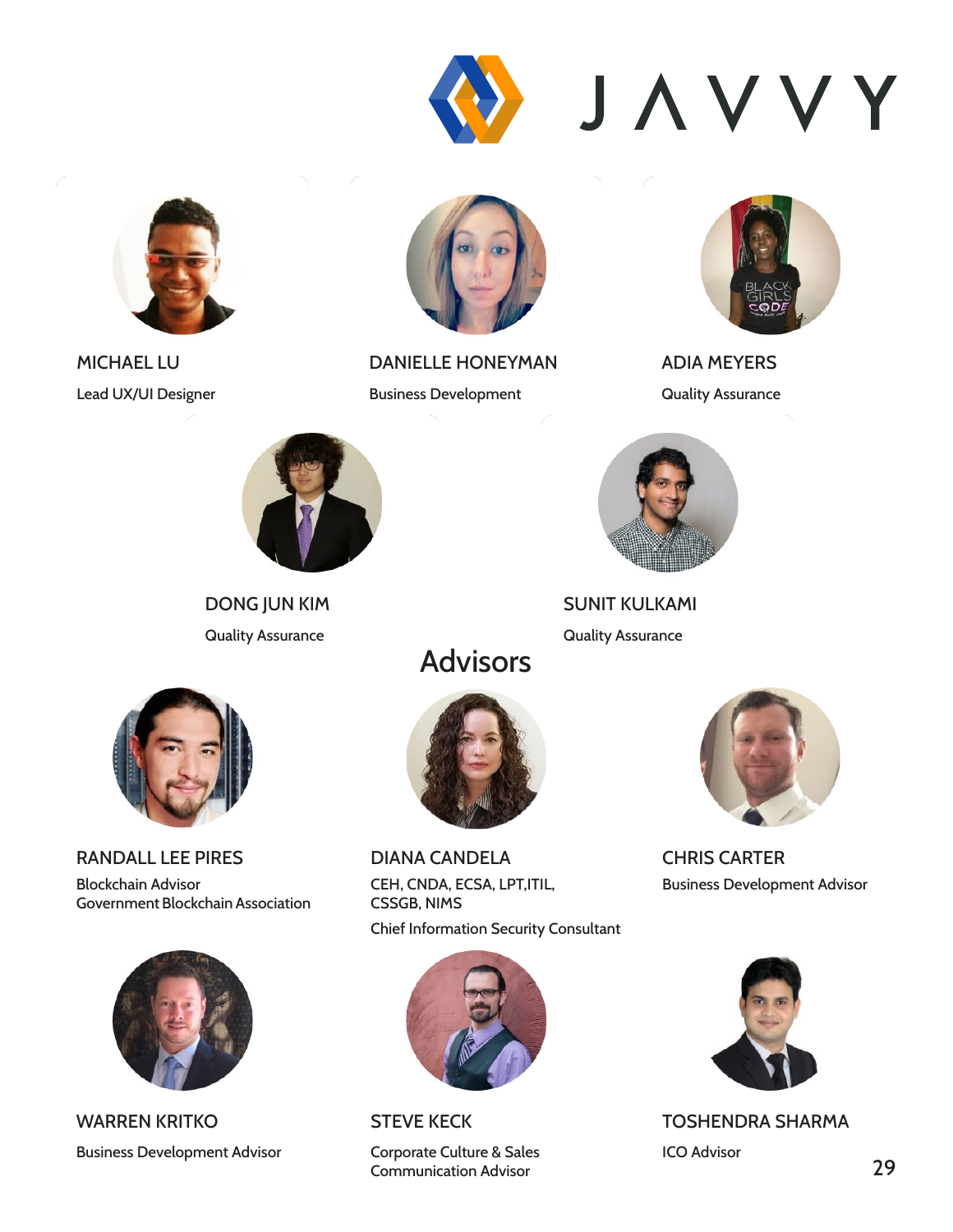![](_page_29_Picture_0.jpeg)

# **Questions?**

Visit Javvy online: https://javvy.com

Join our Telegram: https://t.me/javvychat (questions/community) and https://t.me/javvycrypto (announcements)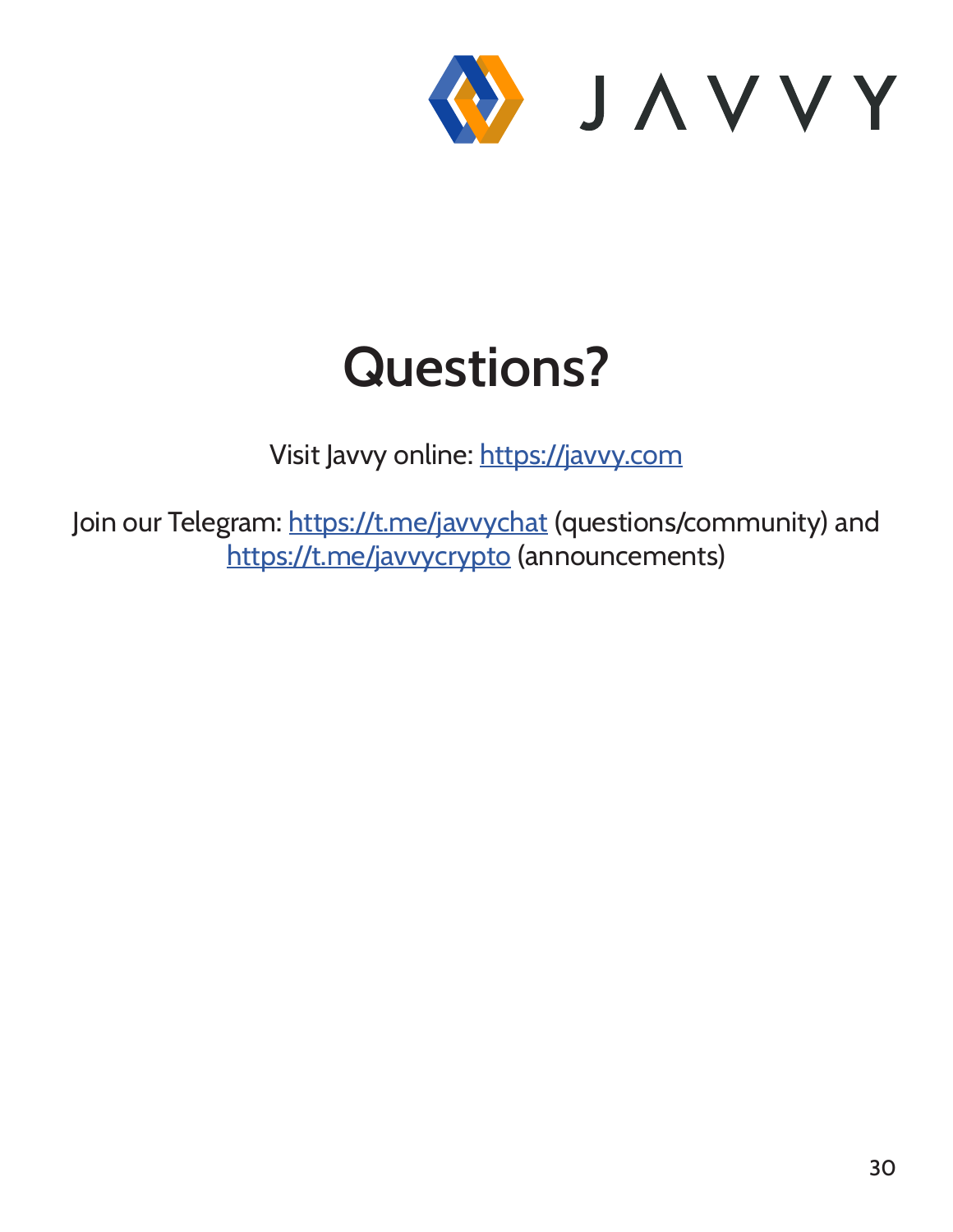![](_page_30_Picture_1.jpeg)

[1] A. Greenberg, "Crypto Currency," Forbes.com, 20 April 2011. [Online]. Available: http://www.forbes.com/forbes/2011/0509/technology-psilocybin-bitcoins-gavin-andresencryptocurrency.html. [Accessed 08 August 2014].

[2] timesofindia-economictimes, "All you need to know about Bitcoin," 11 September 2015. [Online]. Available:

http://economictimes.indiatimes.com/news/international/business/all-you-need-to-know-aboutbitcoin/ articleshow/48910867.cms. [Accessed 13 June 2017].

[3] Blockchain.info, "Bitcoin Block Explorer," [Online]. Available: https://blockchain.info/.

[4] Ethereum, "Ethereum BlockChain Explorer," Ethereum, [Online]. Available: https://etherscan.io/.

[5] Dogechain.info, "Dogecoin Blockchain Explorer," Dogechain, [Online]. Available: https://dogechain.info/.

[6] J. Redman, "https://news.bitcoin.com/bitcoin-trusted-immutable-ledger/," 30 July 2016. [Online]. Available:

https://news.bitcoin.com/bitcoin-trusted-immutable-ledger/. [Accessed 19 June 2017].

[7] G. Greenspan, "The Blockchain Immutability Myth," Coindesk, 09 May 2017. [Online]. Available:

http://www.coindesk.com/blockchain-immutability-myth/. [Accessed 19 June 2017].

[8] A. Barisser, "What would happen if I tried to send BTC to a nonexistent bitcoin address?," Quora, 21 May 2014. [Online]. Available: https://www.quora.com/What-would-happen-if-I-tried-to-send-BTC-toanonexistent-bitcoin-address. [Accessed 01 July 2017].

[9] StackExchange, "What would happen if you send bitcoins to a non-existent Bitcoin address?," 12 October 2012. [Online]. Available: https://bitcoin.stackexchange.com/questions/4916/what-wouldhappen-if-yousend-bitcoins-to-a-non-existent-bitcoin-address. [Accessed 01 July 2017].

[10] R. Lumb, "Downside of Bitcoin: A Ledger That Can't Be Corrected," The New York Times, 09 September

2016. [Online]. Available: https://www.nytimes.com/2016/09/10/business/dealbook/downside-ofvirtualcurrencies-a-ledger-that-cant-be-corrected.html. [Accessed 19 June 2017].

[11] Wikipedia, "Bitcoin: Wallets," [Online]. Available: https://en.wikipedia.org/wiki/Bitcoin#Wallets. [Accessed

01 July 2017].

[12] BitcoinWiki, "Private Key," [Online]. Available: https://en.bitcoin.it/wiki/Private\_key. [Accessed 02 July 2017].

[13] Coindesk, "Blockchain Venture Capital," [Online]. Available: http://www.coindesk.com/bitcoinventurecapital/. [Accessed 13 June 2017].

[14] StackExchange, "Multibit HD 0.5.1 with Unconfirmed transactions for months now," 06 Jun 2017. [Online].

Available: https://bitcoin.stackexchange.com/questions/54182/multibit-hd-0-5-1-withunconfirmedtransactions-for-months-now. [Accessed 27 Jun 2017].

[15] J. Murdock, "Bitcoin Wallet Service Blockchain.info Forced to Take Service Offline," NewsWeek, 19 October 2016. [Online]. Available: http://www.newsweek.com/bitcoin-wallet-service-blockchaininfoforcedtake-service-offline-511558. [Accessed 01 July 2017].

[16] L. Parker, "36 bitcoin exchanges that are no longer with us," bravenewcoin.com, 23 October 2015. [Online]. Available: https://bravenewcoin.com/news/36-bitcoin-exchanges-that-are-no-longer-with-us/. [Accessed 19 June 2017].

[17] Wikipedia, "History of bitcoin," [Online]. Available: https://en.wikipedia.org/wiki/History\_of\_bitcoin.  $\,$ 31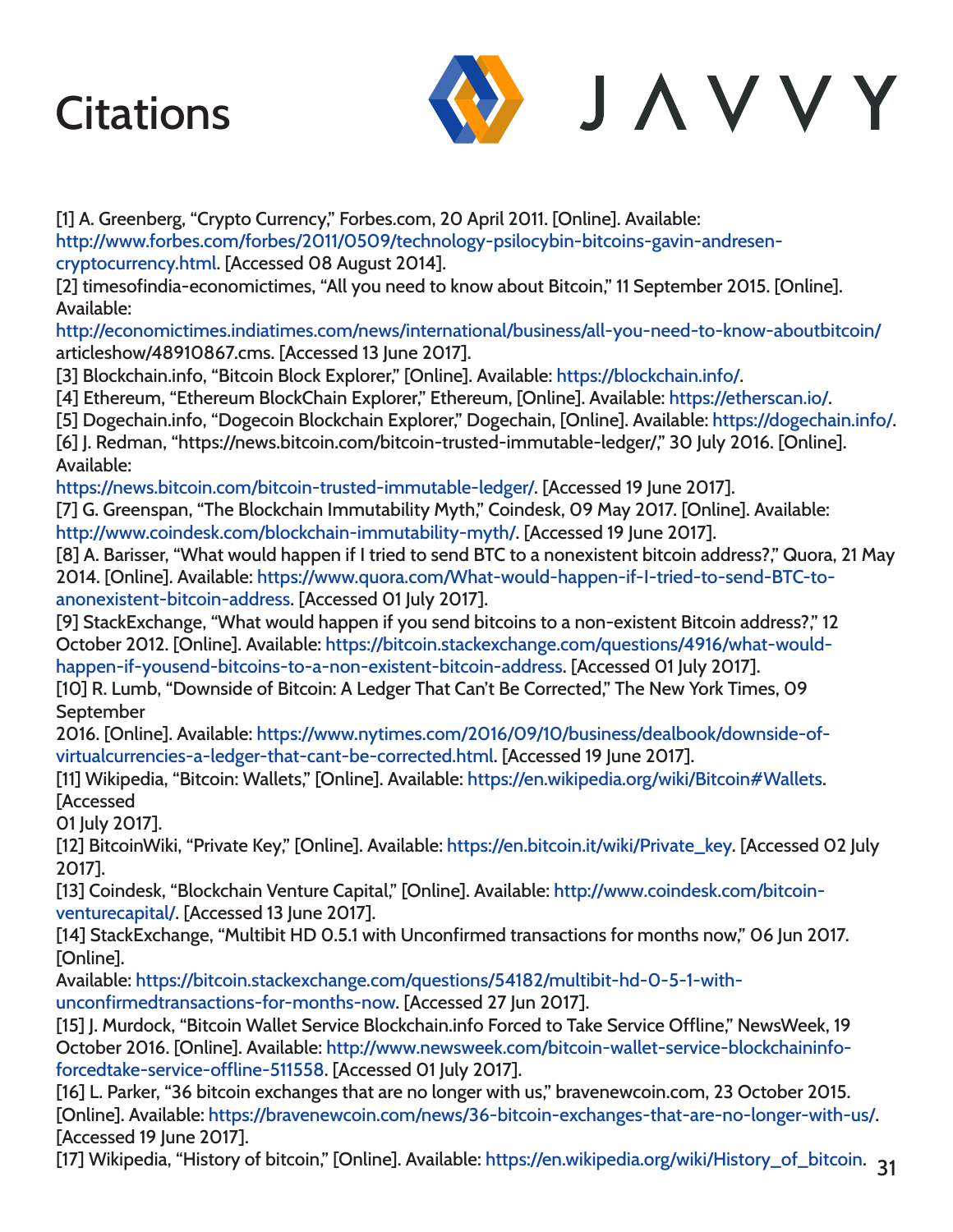![](_page_31_Picture_1.jpeg)

[Accessed 14 June 2017].

[18] Various, "Cryptocurrency," Wikipedia, [Online]. Available: https://en.wikipedia.org/wiki/Cryptocurrency. [Accessed 13 06 2017].

[19] R. Price, "Someone in 2010 bought 2 pizzas with 10,000 bitcoins — which today would be worth \$20 million," Business Insider, 22 May 2017. [Online]. Available: http://www.businessinsider.com/bitcoinpizzaday-passes-2000-20-million-2017-5.

[Accessed 14 June 2017].

[20] BitcoinWiki, "Altcoin," BitcoinWiki, [Online]. Available: https://en.bitcoin.it/wiki/Altcoin. [Accessed 18 June 2017].

[21] CoinDesk, "Bitcoin Price Crosses \$3,000 Milestone to Set New All-Time High," 11 June 2017. [Online]. Available: http://www.coindesk.com/bitcoin-price-crosses-3000-milestone-set-new-time-high/. [Accessed 13 June 2017]

[22] Bitcoin Wiki, "Controlled supply," [Online]. Available: https://en.bitcoin.it/wiki/Controlled\_supply. [Accessed 13 June 2017].

[23] Investopedia, "Bitcoin's Price Could Cross \$100,000 in 10 Years," Investopedia, 12 June 2017. [Online]. Available: http://www.investopedia.com/news/bitcoins-price-could-cross-100000-10-years/. [Accessed 13

June 2017].

[24] T. Winters, "The Psychology of Decimals," BitcoinMagazine, 20 November 2013. [Online]. Available: https://bitcoinmagazine.com/articles/the-psychology-of-decimals-1384986908/. [Accessed 13 June 2017].

[25] Wikipedia, "Digital asset," [Online]. Available: https://en.wikipedia.org/wiki/Digital\_asset. [Accessed 18 June 2017].

[26] J. Legge, "Customers at Cyprus' biggest bank stung by 60% raid on savings," Independent, 30 March 2013. [Online]. Available: http://www.independent.co.uk/news/world/europe/customers-at-cyprusbiggestbank-stung-by-60-raid-on-savings-8555078.html.

[Accessed 30 June 2017].

[27] M. Hadjicostis, "Bank of Cyprus depositors lose 47.5% of savings," USA Today, 29 July 2013. [Online]. Available: https://www.usatoday.com/story/money/business/2013/07/29/bank-of-cyprus-depositorslosesavings/2595837/.

[Accessed 30 June 2017].

[28] Forbes, "Why A Cyprus-Like Seizure Of Your Money Could Happen Here," Forbes, p. unknown, 15 April 2013.

[29] K. Rands, "Why Venezuela's Currency Crisis Is A Case Study For Bitcoin," Forbes, 03 February 2017. [Online]. Available: https://www.forbes.com/sites/realspin/2017/02/03/why-venezuelas-currency-crisisis-acase-study-for-bitcoin/#2dd259c419b2. [Accessed 01 July 2017].

[30] L. Graham, "India's rupee restrictions are boosting demand for bitcoin," CNBC, 15 November 2016. [Online]. Available: http://www.cnbc.com/2016/11/15/india-rupee-restriction-boost-bitcoin-digitalcurrency. html. [Accessed 01 July 2017].

[31] K. Gao, "The Cryptocurrency Funds Have Arrived, And They're Bringing Wall Street Money," SeekingAlpha, 06 March 2017. [Online]. Available: https://seekingalpha.com/article/4052276 cryptocurrency-funds-arrived-bringing-wall-street-money. [Accessed 18 June 2017].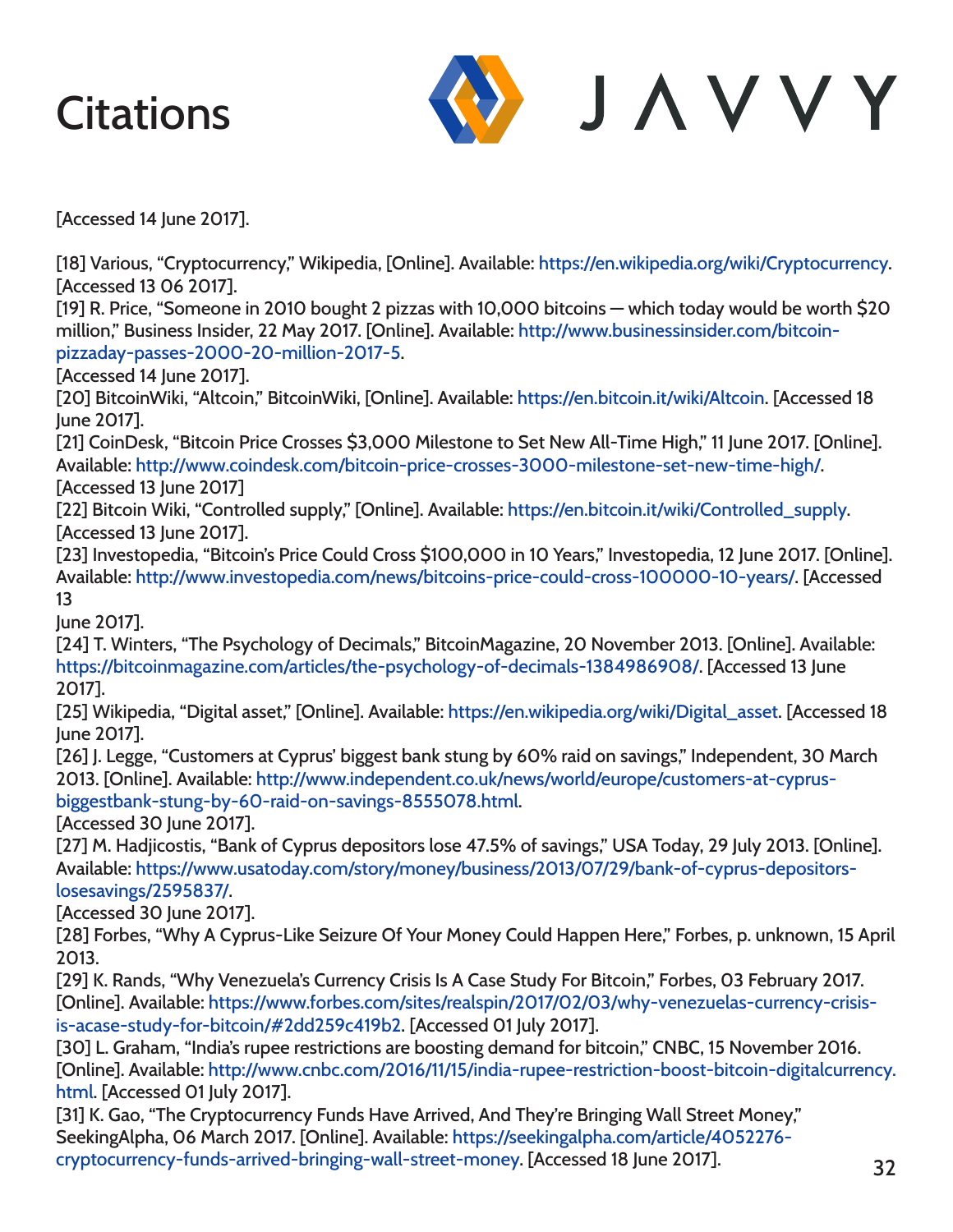![](_page_32_Picture_1.jpeg)

[32] K. Helms, "Hedge Funds Are Quietly Investing in Bitcoin," Bitcoin.com, 11 June 2017. [Online]. Available: https://news.bitcoin.com/hedge-funds-investing-bitcoin/. [Accessed 18 June 2017]. [33] CoinTelegraph.com, "Smart Contracts: Separating Ethereum from Bitcoin," 19 April 2017. [Online].

Available: https://cointelegraph.com/news/smart-contracts-separating-ethereum-from-bitcoin. [Accessed 14 June 2017].

[34] Reuters, "Digital Token Project Raises Big Money in Initial Coin Offering," 12 Jun 2017. [Online]. Available: http://fortune.com/2017/06/12/digital-token-project-bancor-initial-coin-offering/. [Accessed 4 July 2017].

[35] M. Marshall, "\$185 million in 5 days: Block.one sets new ICO record with its EOS token," 01 July 2017. [Online]. Available: https://venturebeat.com/2017/07/01/185-million-in-5-days-block-one-sets-newicorecord-with-its-eos-token/. [Accessed 04 July 2017].

[36] R. Hackett, "Big Business Giants From Microsoft to J.P. Morgan Are Getting Behind Ethereum," Fortune.com, 02 February 2017. [Online]. Available: http://fortune.com/2017/02/28/ethereumjpmorganmicrosoft-alliance/. [Accessed 04 July 2017].

[37] FINRA (Financial Industry Regulatory Authority), "Anti-Money Laundering," [Online]. Available: http://www.finra.org/industry/aml. [Accessed 13 June 2017].

[38] FinCEN, "FinCEN: Know Your Customer Requirements," [Online]. Available:

https://corpgov.law.harvard.edu/2016/02/07/fincen-know-your-customer-requirements/. [Accessed 13 June 2017].

[39] lawabider, "Scam exchange cryptorush implodes with epic drama (support staff breaks ranks)," Reddit, 26 March 2014. [Online]. Available:

https://www.reddit.com/r/Bitcoin/comments/21ejkh/scam\_exchange\_cryptorush\_implodes\_with\_epic\_ drama/. [Accessed 19 June 2017].

[40] Federal Bureau of Investigations, "Manhattan U.S. Attorney Announces Charges Against Two Florida Men for Operating an Underground Bitcoin Exchange," 21 July 2015. [Online]. Available:

https://www.fbi.gov/contact-us/field-offices/newyork/news/press-releases/manhattan-u.s.-

attorneyannounces-charges-against-two-florida-men-for-operating-an-underground-bitcoin-exchange. [Accessed 19 June 2017].

[41] BitcoinWiki, "Mt. Gox," [Online]. Available: https://en.bitcoin.it/wiki/Mt.\_Gox. [Accessed 19 June 2017]. [42] BitcoinWiki, "Bitcoinica," [Online]. Available: https://en.bitcoin.it/wiki/Bitcoinica. [Accessed 19 June 2017].

[43] BitcoinWiki, "Bitfloor," [Online]. Available: https://en.bitcoin.it/wiki/Bitfloor. [Accessed 19 June 2017]. [44] Multibit, "Buying and selling bitcoin," [Online]. Available: https://multibit.org/help/hd0.3/buy-sellbitcoin.html. [Accessed 18 June 2017].

[45] Peter, "It's here: we're rolling out the ability to buy bitcoin from your Blockchain Wallet," Blockchain. com, 14 November 2016. [Online]. Available: https://blog.blockchain.com/2016/11/14/its-here-buy-bitcoinfromyour-blockchain-wallet-in-4-simple-secure-steps/. [Accessed 18 June 2017].

[46] iSuperAwesome, "It's taking a long time to sync with Multidoge. Is this to be expected?," 26 May 2016. [Online]. Available:

https://www.reddit.com/r/dogecoin/comments/6dk92v/its\_taking\_a\_long\_time\_to\_sync\_with\_ multidoge\_is/. [Accessed 19 June 2017].

[47] Mark, "Mycelium iOS suffers from a major bug causing disappearing transactions," themerkle.com, 233